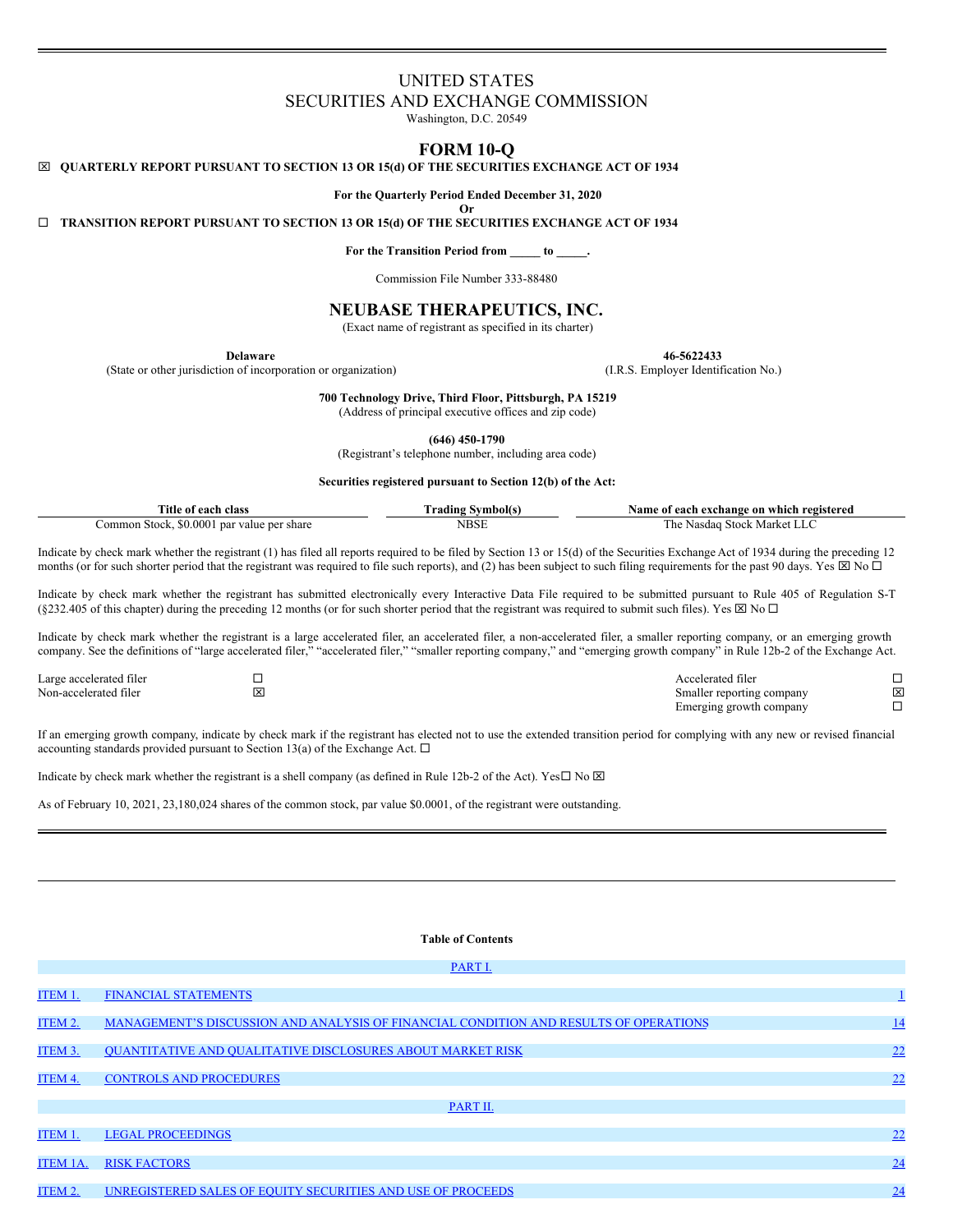| ITEM 3.           | DEFAULTS UPON SENIOR SECURITIES | 24 |
|-------------------|---------------------------------|----|
| ITEM 4.           | <b>MINE SAFETY DISCLOSURES</b>  | 24 |
| ITEM 5.           | <b>OTHER INFORMATION</b>        | 24 |
| ITEM 6.           | <b>EXHIBITS</b>                 | 25 |
| <b>SIGNATURES</b> |                                 | 26 |

As previously disclosed on July 12, 2019, Ohr Pharmaceutical, Inc., a Delaware corporation ("Ohr"), completed a Merger with NeuBase Therapeutics, Inc., a Delaware corporation ("Legacy NeuBase"), in accordance with the terms of the Agreement and Plan of Merger and Reorganization (the "Merger Agreement") entered into on January 2, 2019. Pursuant to the Merger Agreement, (i) a subsidiary of Ohr merged with and into Legacy NeuBase, with Legacy NeuBase (renamed as "NeuBase Corporation") continuing as a wholly-owned subsidiary of Ohr and the surviving corporation of the merger and (ii) Ohr was renamed as "NeuBase Therapeutics, Inc." (the "Merger").

For accounting purposes, the Merger was treated as a "reverse asset acquisition" under generally accepted accounting principles in the United States ("U.S. GAAP") and Legacy NeuBase was considered the acquirer. Accordingly, Legacy NeuBase's historical results of operations replaced the Company's (as defined below) historical results of operations for all periods prior to the Merger and, for all periods following the Merger, the results of operations of the post-merger combined company will be included in the *Company's financial statements.*

This quarterly report on Form 10-Q relates to the Company's quarter ended December 31, 2020 and is therefore the Company's sixth periodic report that includes results of *operations for the combined company, including Legacy NeuBase.*

Unless the context otherwise requires, references to the "Company," the "combined company," "we," "our" or "us" in this report refer to NeuBase Therapeutics, Inc. and its subsidiaries, references to "NeuBase" refer to the Company following the completion of the Merger and references to "Ohr" refer to the Company prior to the completion of the *Merger.*

Except as otherwise noted, references to "common stock" in this report refer to the common stock, par value \$0.0001 per share, of the Company.

# <span id="page-1-0"></span>**PART I.**

### <span id="page-1-1"></span>**ITEM 1. FINANCIAL STATEMENTS**

### **NeuBase Therapeutics, Inc. and Subsidiaries Condensed Consolidated Balance Sheets (Unaudited)**

|                                                |             | December 31,<br>2020 |               |            |  | September 30,<br>2020 |
|------------------------------------------------|-------------|----------------------|---------------|------------|--|-----------------------|
| <b>ASSETS</b>                                  |             |                      |               |            |  |                       |
| <b>CURRENT ASSETS</b>                          |             |                      |               |            |  |                       |
| Cash and cash equivalents                      | $\mathbf S$ | 27,976,770           | <sup>\$</sup> | 31,992,283 |  |                       |
| Prepaid insurance                              |             | 381,067              |               | 521,617    |  |                       |
| Other prepaid expenses and current assets      |             | 460,322              |               | 294,640    |  |                       |
| <b>Total Current Assets</b>                    |             | 28,818,159           |               | 32,808,540 |  |                       |
|                                                |             |                      |               |            |  |                       |
| EQUIPMENT, net                                 |             | 1,292,388            |               | 1,166,934  |  |                       |
|                                                |             |                      |               |            |  |                       |
| <b>OTHER ASSETS</b>                            |             |                      |               |            |  |                       |
| Investment                                     |             | 298,145              |               | 323,557    |  |                       |
| Long-term prepaid insurance                    |             | 96,833               |               | 145,250    |  |                       |
| <b>Security Deposit</b>                        |             | 253,565              |               |            |  |                       |
| <b>Total Other Assets</b>                      |             | 648,543              |               | 468,807    |  |                       |
|                                                |             |                      |               |            |  |                       |
| <b>TOTAL ASSETS</b>                            |             | 30,759,090           | S             | 34,444,281 |  |                       |
|                                                |             |                      |               |            |  |                       |
| LIABILITIES AND STOCKHOLDERS' EQUITY           |             |                      |               |            |  |                       |
| <b>CURRENT LIABILITIES</b>                     |             |                      |               |            |  |                       |
| Accounts payable                               | \$          | 1,177,955            | $\mathbb{S}$  | 1,505,042  |  |                       |
|                                                |             | 743,848              |               | 555,883    |  |                       |
| Accrued expenses and other current liabilities |             |                      |               |            |  |                       |
| Warrant liabilities                            |             | 320,039              |               | 950,151    |  |                       |
| Insurance note payable                         |             |                      |               | 138,557    |  |                       |
| <b>Total Liabilities</b>                       |             | 2,241,842            |               | 3,149,633  |  |                       |
|                                                |             |                      |               |            |  |                       |
| <b>COMMITMENTS AND CONTINGENCIES</b>           |             |                      |               |            |  |                       |

### STOCKHOLDERS' EQUITY

Preferred stock, \$0.0001 par value; 10,000,000 shares authorized; no shares issued and outstanding as of December 31, 2020 and September 30, 2020 Common stock, \$0.0001 par value; 250,000,000 shares authorized; 23,177,591 and 23,154,084 shares issued and outstanding

as of December 31, 2020 and September 30, 2020, respectively 2,315 2,315 2,315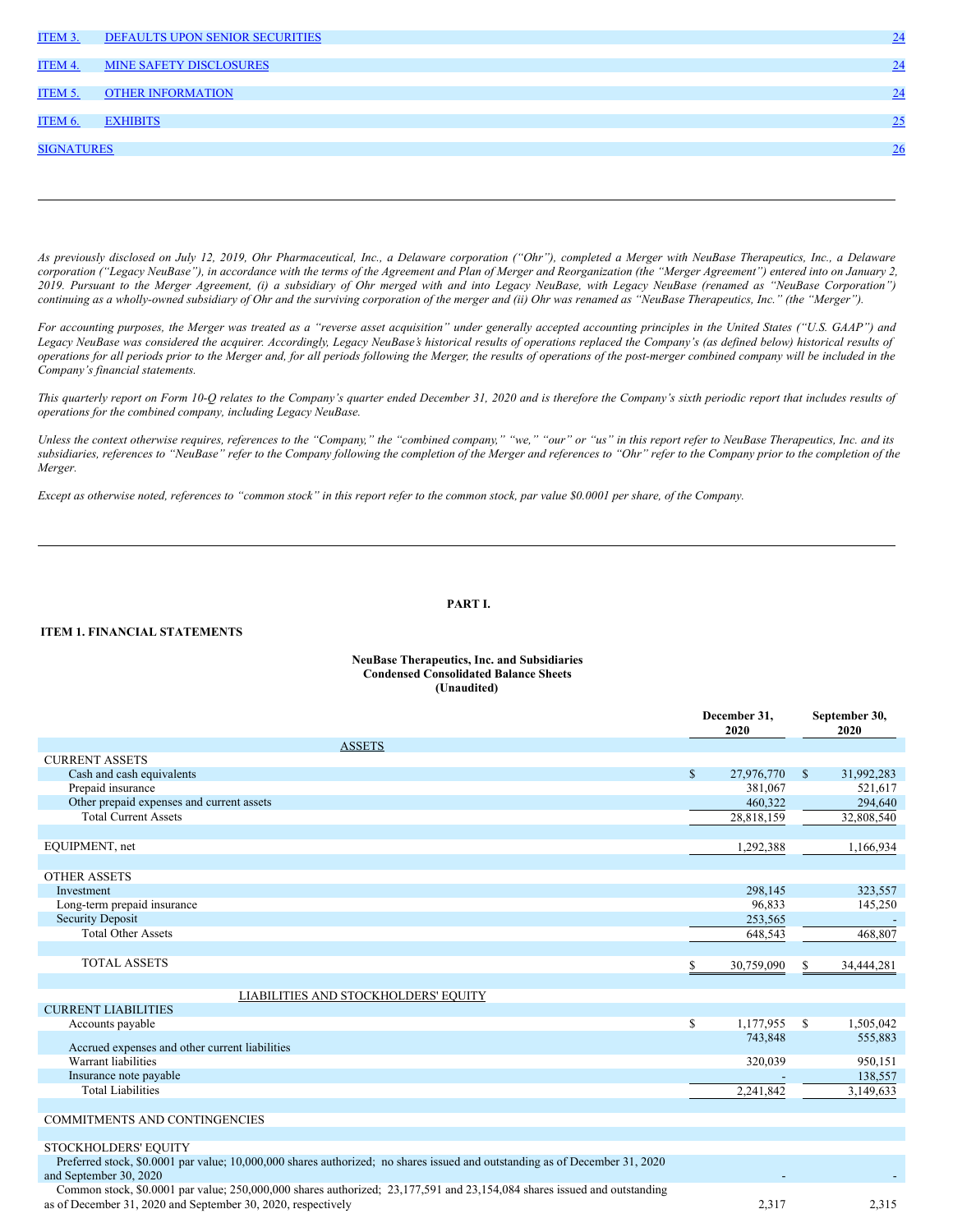| Additional paid-in capital                 | 76,139,964   | 74,850,935     |
|--------------------------------------------|--------------|----------------|
| Accumulated deficit                        | (47,625,033) | (43, 558, 602) |
| Total stockholders' equity                 | 28.517.248   | 31.294.648     |
|                                            |              |                |
| TOTAL LIABILITIES AND STOCKHOLDERS' EQUITY | 30.759,090   | 34,444,281     |
|                                            |              |                |

The accompanying notes are an integral part of these unaudited condensed consolidated financial statements.

1

### **NeuBase Therapeutics, Inc. and Subsidiaries Condensed Consolidated Statements of Operations (Unaudited)**

|                                              | Three Months ended December 31, |    |             |
|----------------------------------------------|---------------------------------|----|-------------|
|                                              | 2020                            |    | 2019        |
| <b>OPERATING EXPENSES</b>                    |                                 |    |             |
| General and administrative                   | \$<br>2,641,470                 | \$ | 2,554,680   |
| Research and development                     | 2,019,924                       |    | 1,227,686   |
| TOTAL OPERATING EXPENSES                     | 4,661,394                       |    | 3,782,366   |
| <b>LOSS FROM OPERATIONS</b>                  | (4,661,394)                     |    | (3,782,366) |
| OTHER INCOME (EXPENSE)                       |                                 |    |             |
| Interest expense                             | (9, 737)                        |    | (1,311)     |
| Change in fair value of warrant liabilities  | 630,112                         |    | (694, 134)  |
| Loss on disposal of fixed asset              |                                 |    | (3,230)     |
| Equity in losses on equity method investment | (25, 412)                       |    | (24, 509)   |
| Total other income (expenses), net           | 594,963                         |    | (723, 184)  |
| <b>NET LOSS</b>                              | (4,066,431)                     | S. | (4,505,550) |
| <b>BASIC AND DILUTED LOSS PER SHARE</b>      | (0.18)                          |    | (0.26)      |
| WEIGHTED AVERAGE SHARES OUTSTANDING:         |                                 |    |             |
| <b>BASIC AND DILUTED</b>                     |                                 |    |             |
|                                              | 23, 174, 168                    |    | 17,071,678  |

The accompanying notes are an integral part of these unaudited condensed consolidated financial statements.

2

## **NeuBase Therapeutics, Inc. and Subsidiaries Condensed Consolidated Statements of Stockholders' Equity For the Three Months Ended December 31, 2020 and 2019 (Unaudited)**

|                                           | <b>Common Stock</b> |        |   | <b>Additional</b><br>Paid-In | Accumulated    |              | <b>Total</b><br>Stockholders' |
|-------------------------------------------|---------------------|--------|---|------------------------------|----------------|--------------|-------------------------------|
|                                           | <b>Shares</b>       | Amount |   | Capital                      | Deficit        |              | Equity                        |
| Balance as of September 30, 2019          | 17,077,873          | 1,708  |   | 36,201,758                   | (26, 174, 082) | $\mathbf{s}$ | 10,029,384                    |
| Stock-based compensation expense          |                     |        |   | 1,504,226                    |                |              | 1,504,226                     |
| Net loss                                  |                     |        |   |                              | (4,505,550)    |              | (4,505,550)                   |
| Balance as of December 31, 2019           | 17,077,873          | 1,708  |   | 37,705,984                   | (30,679,632)   |              | 7,028,060                     |
|                                           | <b>Common Stock</b> |        |   | <b>Additional</b><br>Paid-In | Accumulated    |              | Total<br>Stockholders'        |
|                                           | <b>Shares</b>       | Amount |   | Capital                      | Deficit        |              | Equity                        |
| <b>Balance as of September 30, 2020</b>   | 23,154,084          | 2,315  | S | 74.850.935                   | (43,558,602)   | \$           | 31,294,648                    |
| Stock-based compensation expense          |                     |        |   | 1,176,585                    |                |              | 1,176,585                     |
| Issuance of restricted stock for services | 1,931               |        |   |                              |                |              |                               |
| Exercise of stock options                 | 21,576              |        |   | 112.444                      |                |              | 112,446                       |
| Net loss                                  |                     |        |   |                              | (4,066,431)    |              | (4,066,431)                   |
| Balance as of December 31, 2020           | 23, 177, 591        | 2,317  |   | 76,139,964                   | (47,625,033)   |              | 28,517,248                    |

The accompanying notes are an integral part of these unaudited condensed consolidated financial statements.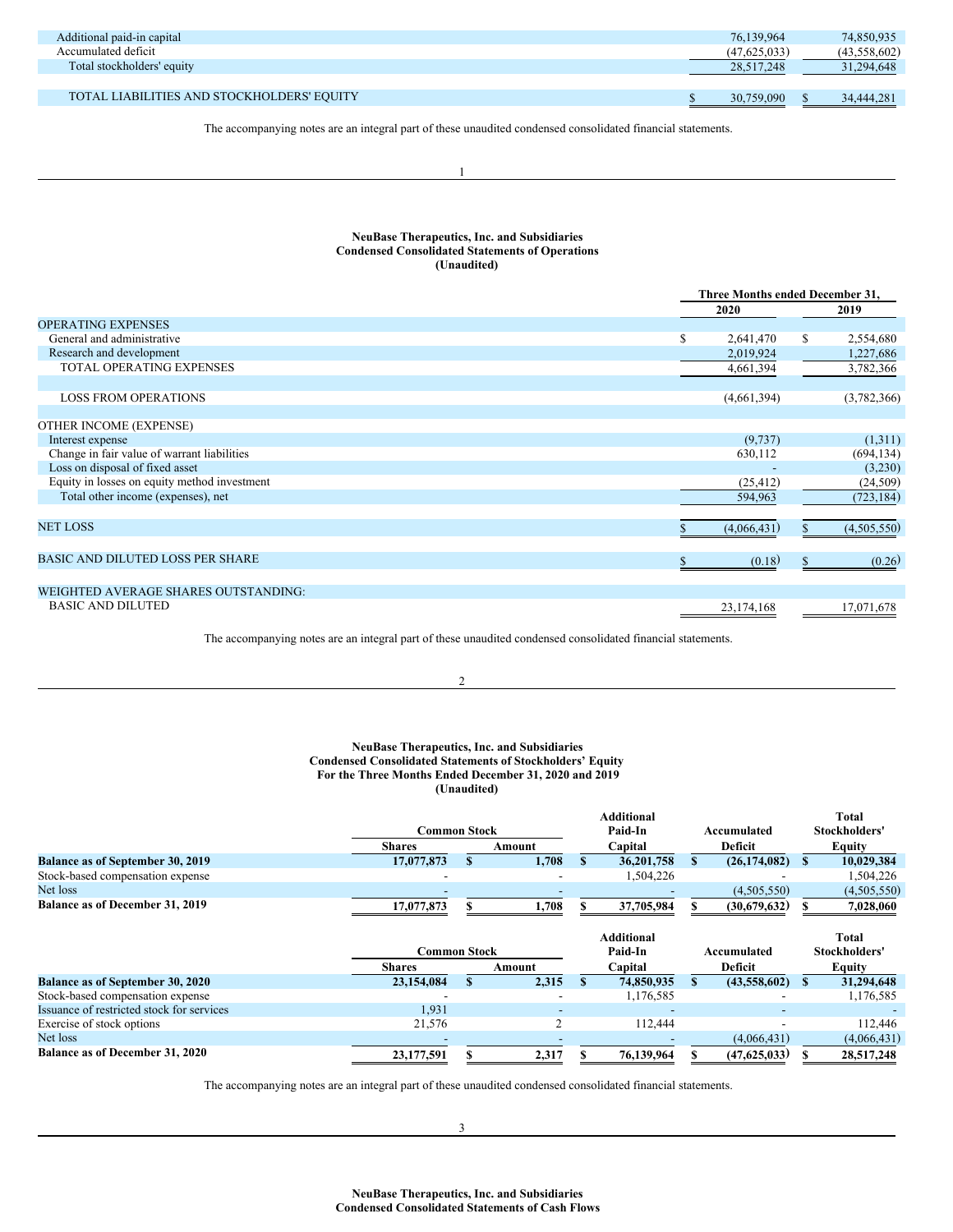|                                                                            |              | Three Months ended December 31, |              |               |
|----------------------------------------------------------------------------|--------------|---------------------------------|--------------|---------------|
|                                                                            |              | 2020                            | 2019         |               |
| Cash flows from operating activities:                                      |              |                                 |              |               |
| Net loss                                                                   | \$           | (4,066,431)                     | \$           | (4,505,550)   |
| Adjustments to reconcile net loss to net cash used in operating activities |              |                                 |              |               |
| Stock-based compensation                                                   |              | 1,176,585                       |              | 1,504,226     |
| Change in fair value of warrant liabilities                                |              | (630, 112)                      |              | 694,134       |
| Depreciation and amortization                                              |              | 68,117                          |              | 149,746       |
| Loss on disposal of fixed asset                                            |              |                                 |              | 3,230         |
| Equity in losses on equity method investment                               |              | 25,412                          |              | 24,509        |
| Loss on marketable securities                                              |              | 14,970                          |              |               |
| Changes in operating assets and liabilities                                |              |                                 |              |               |
| Prepaid insurance, other expenses and current assets                       |              | (25, 132)                       |              | (86, 880)     |
| Long-term prepaid insurance                                                |              | 48,417                          |              | 48,417        |
| <b>Security Deposit</b>                                                    |              | (253, 565)                      |              |               |
| Accounts payable                                                           |              | (327,087)                       |              | (110, 641)    |
| Accrued expenses and other current liabilities                             |              | 187,965                         |              | (162, 677)    |
| Net cash used in operating activities                                      |              | (3,780,861)                     |              | (2,441,486)   |
| <b>Cash flows from investing activities</b>                                |              |                                 |              |               |
| Purchase of laboratory and office equipment                                |              | (193, 571)                      |              | (68, 400)     |
| Purchase of marketable securities                                          |              | (15,003,771)                    |              |               |
| Sale of marketable securities                                              |              | 14,988,801                      |              |               |
| Net cash used in investing activities                                      |              | (208, 541)                      |              | (68, 400)     |
| Cash flows from financing activities                                       |              |                                 |              |               |
| Principal payment of financed insurance                                    |              | (138, 557)                      |              | (73, 426)     |
| Proceeds from exercise of stock options                                    |              | 112,446                         |              |               |
| Net cash used in financing activities                                      |              | (26, 111)                       |              | (73, 426)     |
| Net decrease in cash and cash equivalents                                  |              | (4,015,513)                     |              | (2, 583, 312) |
| Cash and cash equivalents, beginning of period                             |              | 31,992,283                      |              | 10,313,966    |
| Cash and cash equivalents, end of period                                   | \$           | 27,976,770                      | \$           | 7,730,654     |
| Supplemental disclosure of cash flow information:                          |              |                                 |              |               |
| Cash paid for interest                                                     | \$           | 10,400                          | S            | 1,326         |
| Cash paid for income taxes                                                 | $\mathbb{S}$ |                                 | $\mathbb{S}$ |               |

The accompanying notes are an integral part of these unaudited condensed consolidated financial statements.

4

**NeuBase Therapeutics, Inc. and Subsidiaries Notes to Condensed Consolidated Financial Statements (Unaudited)**

# **1. Organization and Description of Business**

NeuBase Therapeutics, Inc. and subsidiaries (the "Company" or "NeuBase") is developing a modular peptide-nucleic acid ("PNA") antisense oligo ("PATrOL™") platform to address genetic diseases caused by mutant proteins, with a single, cohesive approach. The PATrOL™-enabled anti-gene therapies are designed to improve upon current genetic medicine strategies by combining the advantages of synthetic approaches with the precision of antisense technologies. NeuBase plans to use its platform to address diseases which have a genetic source, with an initial focus on Huntington's Disease ("HD") and Myotonic Dystrophy Type 1 ("DM1"), as well as other genetic disorders and cancer.

NeuBase is a pre-clinical-stage biopharmaceutical company and continues to develop its clinical and regulatory strategy with its internal research and development team with a view toward prioritizing market introduction as quickly as possible. NeuBase's lead programs are NT0100 and NT0200.

The NT0100 program is a PATrOL™-enabled therapeutic program being developed to target the mutant expansion in the HD messenger ribonucleic acid ("RNA"). The NT0100 program includes several proprietary PNAs which have the potential to be highly selective for the mutant transcript vs. the wild-type transcribed allele and the expectation to be applicable for all HD patients as it directly targets the expansion itself, and has the potential to be delivered systemically. PATrOL™-enabled drugs also have the unique ability to open RNA secondary structures and bind to either the primary nucleotide sequences or the secondary and/or tertiary structures. NeuBase believes the NT0100 program addresses an unmet need for a disease which currently has no effective therapeutics that target the core etiology of the condition. NeuBase believes there is a large opportunity in the U.S. and European markets for drugs in this space.

The NT0200 program is a PATrOL<sup>™-</sup>enabled therapeutic program being developed to target the mutant expansion in the DM1 disease mRNA. The NT0200 program includes several proprietary PNAs which have the potential to be highly selective for the mutant transcript versus the wild-type transcribed allele and the expectation to be effective for nearly all DM1 patients as it directly targets the expansion itself. NeuBase believes the NT0200 program addresses an unmet need for a disease which currently has no effective therapeutics that target the core etiology of the condition. NeuBase believes there is also a large opportunity in the U.S. and European markets for drugs in this space.

# **2. Significant Accounting Policies**

#### *Basis of Presentation*

The accompanying unaudited condensed consolidated financial statements should be read in conjunction with the audited financial statements and notes thereto as of and for the year ended September 30, 2020 included in the Company's Annual Report on Form 10-K (the "Annual Report") filed with the SEC on December 23, 2020. The consolidated financial statements include the accounts of the Company and its wholly owned subsidiaries. All intercompany accounts and transactions have been eliminated during the consolidation process. The Company manages its operations as a single segment for the purposes of assessing performance and making operating decisions. The accompanying unaudited condensed consolidated financial statements have been prepared by the Company in accordance with accounting principles generally accepted in the United States ("GAAP") for interim financial information and in accordance with the instructions to Form 10-Q and Article 8 of Regulation S-X. Accordingly, certain information and footnote disclosures normally included in financial statements prepared in accordance with GAAP have been condensed or omitted. In the opinion of management, the accompanying unaudited condensed consolidated financial statements for the periods presented reflect all adjustments, consisting of only normal, recurring adjustments,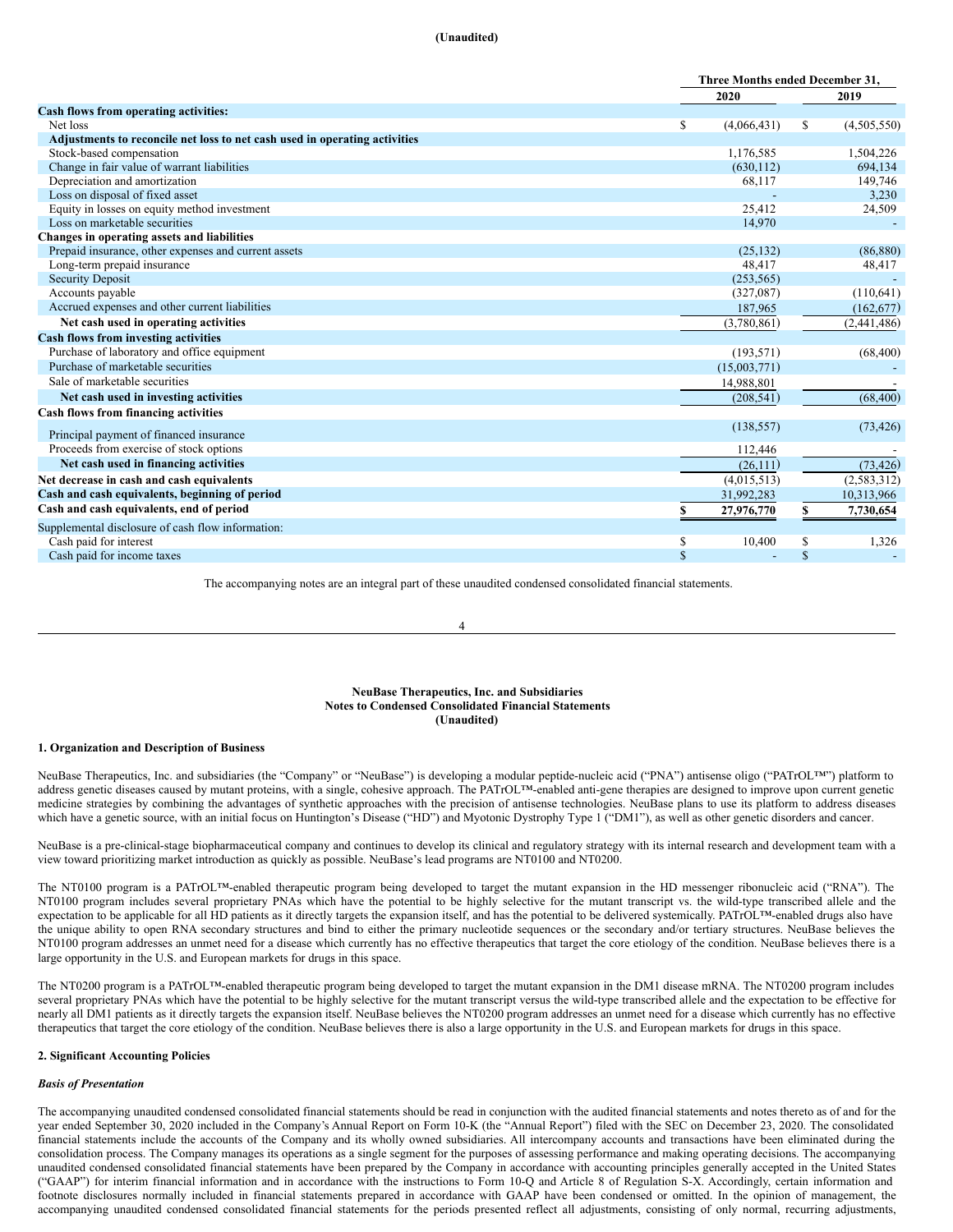necessary to fairly state the Company's financial position, results of operations and cash flows. The unaudited condensed consolidated financial statements for the interim periods are not necessarily indicative of results for the full year. The preparation of these unaudited condensed consolidated financial statements requires the Company to make estimates and judgments that affect the amounts reported in the financial statements and the accompanying notes. The Company's actual results may differ from these estimates under different assumptions or conditions.

### *Use of Estimates*

The preparation of financial statements in conformity with GAAP requires management to make estimates and assumptions that affect the reported amounts of assets and liabilities and disclosure of contingent assets and liabilities at the date of the financial statements and the reported amounts of expenses during the reporting period. The most significant estimates in the Company's unaudited condensed consolidated financial statements relate to the valuation of stock-based compensation, the fair value of warrant liabilities and the valuation allowance of deferred tax assets resulting from net operating losses. These estimates and assumptions are based on current facts, historical experience and various other factors believed to be reasonable under the circumstances, the results of which form the basis for making judgments about the carrying values of assets and liabilities and the recording of expenses that are not readily apparent from other sources.

The Company assesses and updates estimates each period to reflect current information, such as the economic considerations related to the impact that the novel coronavirus disease (COVID-19) could have on our significant accounting estimates (see Part II, Item 1A - Risk Factors—"Our operations may be adversely affected by the coronavirus outbreak, and we face risks that could impact our business" for further discussion of the effect of the COVID-19 pandemic on our operations). Actual results may differ materially and adversely from these estimates. To the extent there are material differences between the estimates and actual results, the Company's future results of operations will be affected.

#### *Fair Value Measurements*

Fair value measurements are based on the premise that fair value is an exit price representing the amount that would be received to sell an asset or paid to transfer a liability in an orderly transaction between market participants. As such, fair value is a market-based measurement that should be determined based on assumptions that market participants would use in pricing an asset or liability. As a basis for considering such assumptions, the following three-tier fair value hierarchy has been used in determining the inputs used in measuring fair value:

Level 1 – Quoted prices in active markets for identical assets or liabilities on the reporting date.

Level 2 – Pricing inputs are based on quoted prices for similar instruments in active markets, quoted prices for identical or similar instruments in markets that are not active and model-based valuation techniques for which all significant assumptions are observable in the market or can be corroborated by observable market data for substantially the full term of the assets or liabilities.

Level 3 – Pricing inputs are generally unobservable and include situations where there is little, if any, market activity for the investment. The inputs into the determination of fair value require management's judgment or estimation of assumptions that market participants would use in pricing the assets or liabilities. The fair values are therefore determined using factors that involve considerable judgment and interpretations, including but not limited to private and public comparables, third-party appraisals, discounted cash flow models, and fund manager estimates.

Financial instruments measured at fair value are classified in their entirety based on the lowest level of input that is significant to the fair value measurement. Management's assessment of the significance of a particular input to the fair value measurement in its entirety requires judgment and considers factors specific to the asset or liability. The use of different assumptions and/or estimation methodologies may have a material effect on estimated fair values. Accordingly, the fair value estimates disclosed or initial amounts recorded may not be indicative of the amount that the Company or holders of the instruments could realize in a current market exchange.

#### *Marketable Securities*

Marketable securities are classified as trading and are carried at fair value. The Company's marketable securities consist of corporate bonds and highly liquid mutual funds and exchange-traded & closed-end funds which are valued at quoted market prices. The Company had no marketable securities as of December 31, 2020 and September 30, 2020.

### *Net Loss Per Share*

Basic net loss per share is computed by dividing net loss applicable to common stockholders by the weighted average number of shares of common stock outstanding during each period. Diluted net loss per share includes the dilutive effect, if any, from the potential exercise or conversion of securities, such as convertible debt, warrants and stock options that would result in the issuance of incremental shares of common stock. In computing the basic and diluted net loss per share applicable to common stockholders, the weighted average number of shares remains the same for both calculations due to the fact that when a net loss exists, dilutive shares are not included in the calculation as the impact is anti-dilutive.

6

The following potentially dilutive securities outstanding as of December 31, 2020 and 2019 have been excluded from the computation of diluted weighted average shares outstanding, as they would be anti-dilutive:

|                                | As of December 31. |           |
|--------------------------------|--------------------|-----------|
|                                | 2020               | 2019      |
| Common stock purchase options  | 6,633,554          | 6.466.966 |
| Unvested restricted stock      | -                  | 5.000     |
| Common stock purchase warrants | 820.939            | 715,939   |
|                                | 7,454,493          | 7,187,905 |

#### *Recent Accounting Pronouncements*

In December 2019, the Financial Accounting Standards Board ("FASB") issued Accounting Standards Update ("ASU") No. 2019-12, *"Income Taxes (Topic 740): Simplifying the Accounting for Income Taxes"* ("ASU 2019-12"), which is intended to simplify various aspects related to accounting for income taxes. ASU 2019-12 removes certain exceptions to the general principles in Topic 740 and also clarifies and amends existing guidance to improve consistent application. This guidance is effective for fiscal years, and interim periods within those fiscal years, beginning after December 15, 2020, with early adoption permitted. The Company is currently evaluating the impact of this standard on its consolidated financial statements and related disclosures.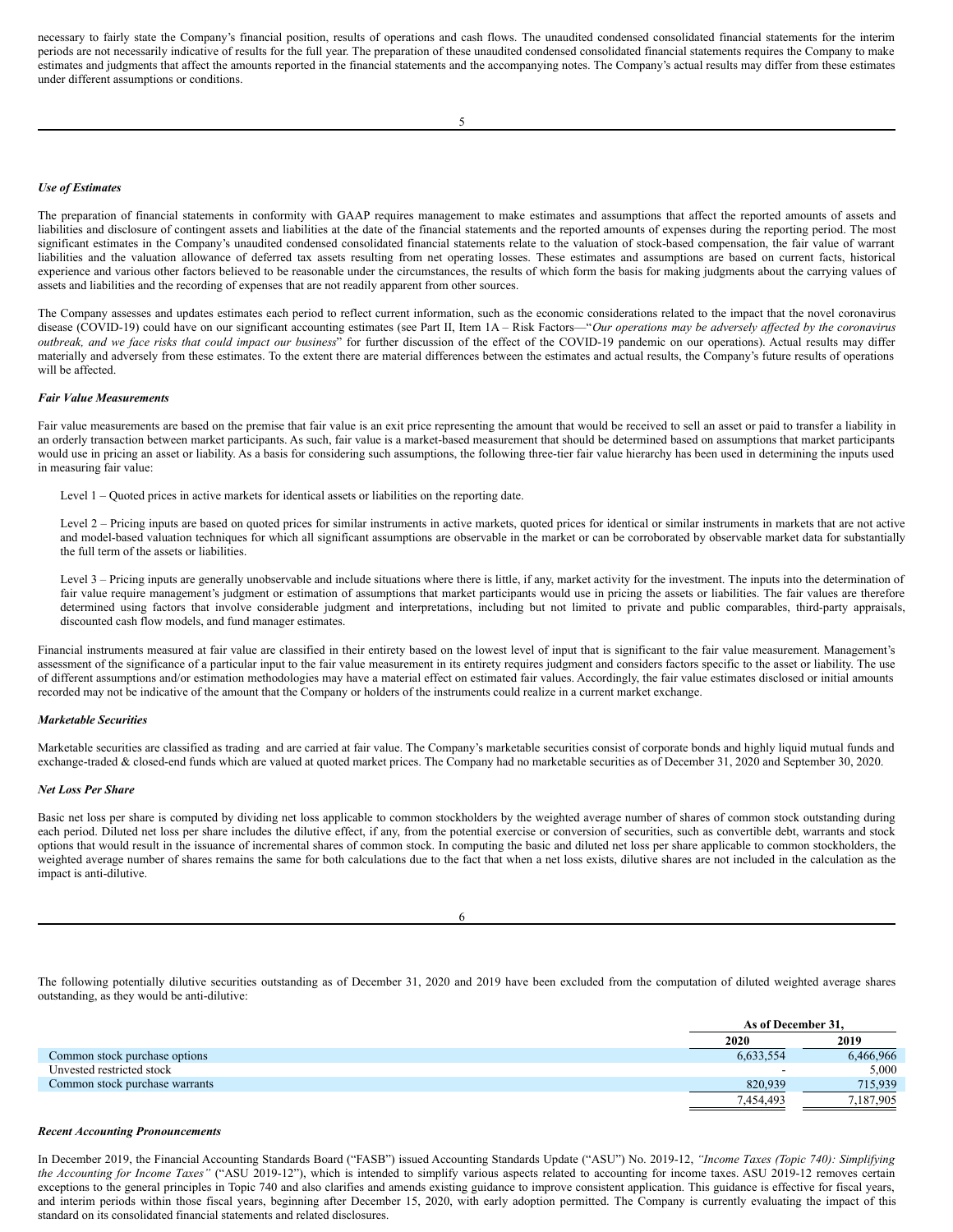In June 2016, the FASB issued ASU No. 2016-13, "Financial Instruments- Credit Losses (Topic 326): Measurement of Credit Losses on Financial Instruments" ("ASU 2016-13"). This guidance introduces a new model for recognizing credit losses on financial instruments based on an estimate of current expected credit losses. ASU 2016-13 also provides updated guidance regarding the impairment of available-for-sale debt securities and includes additional disclosure requirements. The new guidance is effective for public business entities that meet the definition of a Smaller Reporting Company as defined by the Securities and Exchange Commission for interim and annual periods beginning after December 15, 2022. Early adoption is permitted. The Company is currently evaluating the impact of this standard on its consolidated financial statements and related disclosures.

# **3. Liquidity and Going Concern**

The Company has had no revenues from product sales and has incurred operating losses since inception. As of December 31, 2020, the Company had\$28.0 million in cash and cash equivalents and during the three months ended December 31, 2020, incurred a loss from operations of \$4.7 million and used \$3.8 million of cash in operating activities.

The accompanying unaudited condensed consolidated financial statements have been prepared assuming the Company will continue to operate as a going concern, which contemplates the realization of assets and settlement of liabilities in the normal course of business, and do not include any adjustments to reflect the possible future effects on the recoverability and classification of assets or the amounts and classifications of liabilities that may result from uncertainty related to its ability to continue as a going concern.

The Company's future liquidity and capital funding requirements will depend on numerous factors, including:

- its ability to raise additional funds to finance its operations;
- its ability to maintain compliance with the listing requirements of The Nasdaq Capital Market ("Nasdaq");
- the outcome, costs and timing of preclinical and clinical trial results for the Company's current or future product candidates;
- the extent and amount of any indemnification claims;
- litigation expenses and the extent and amount of any indemnification claims;
- the emergence and effect of competing or complementary products;
- its ability to maintain, expand and defend the scope of its intellectual property portfolio, including the amount and timing of any payments the Company may be required to make, or that it may receive, in connection with the licensing, filing, prosecution, defense and enforcement of any patents or other intellectual property rights;
- its ability to retain its current employees and the need and ability to hire additional management and scientific and medical personnel;
- the trading price of its common stock; and
- its ability to increase the number of authorized shares outstanding to facilitate future financing events.

The Company will likely need to raise substantial additional funds through one or more of the following: issuance of additional debt or equity, or complete a licensing transaction for one or more of the Company's pipeline assets. If the Company is unable to maintain sufficient financial resources, its business, financial condition and results of operations will be materially and adversely affected. This could affect future development and business activities and potential future clinical studies and/or other future ventures. Failure to obtain additional equity or debt financing will have a material, adverse impact on the Company's business operations. There can be no assurance that the Company will be able to obtain the needed financing on acceptable terms or at all. Additionally, equity or debt financings will likely have a dilutive effect on the holdings of the Company's existing stockholders.

The Company expects to incur substantial operating losses and negative cash flows from operations for the foreseeable future. Accordingly, there are material risks and uncertainties that raise substantial doubt about the Company's ability to continue as a going concern.

| I |  |
|---|--|

# **4. Other Prepaid Expenses and Current Assets**

The Company's prepaid expenses and current assets consisted of the following:

|                                                 |      | As of December<br>31, |  | As of September<br>30, |  |
|-------------------------------------------------|------|-----------------------|--|------------------------|--|
|                                                 | 2020 |                       |  | 2020                   |  |
| Prepaid research and development expense        |      | 106,645               |  | 205,641                |  |
| Prepaid rent                                    |      | 301,481               |  |                        |  |
| Other prepaid expenses and other current assets |      | 52,196                |  | 88,999                 |  |
| Total                                           |      | 460.322               |  | 294,640                |  |

### **5. Equipment**

The Company's equipment consisted of the following:

|                                    | As of December<br>31,<br>2020 | As of September<br>30,<br>2020 | <b>Estimated</b><br>useful life (in<br>years) |
|------------------------------------|-------------------------------|--------------------------------|-----------------------------------------------|
| Laboratory equipment               | 1.498.094                     | 1,319,123                      |                                               |
| Office equipment                   | 21,077                        | 6,477                          |                                               |
| Total                              | 1,519,171                     | 1,325,600                      |                                               |
| Accumulated depreciation           | (226, 783)                    | (158, 666)                     |                                               |
| Property, plant and equipment, net | 1,292,388                     | 1,166,934                      |                                               |

Depreciation expense for the three months ended December 31, 2020 and 2019 was approximately \$0.07 million and \$0.03 million, respectively.

# **6. Investment**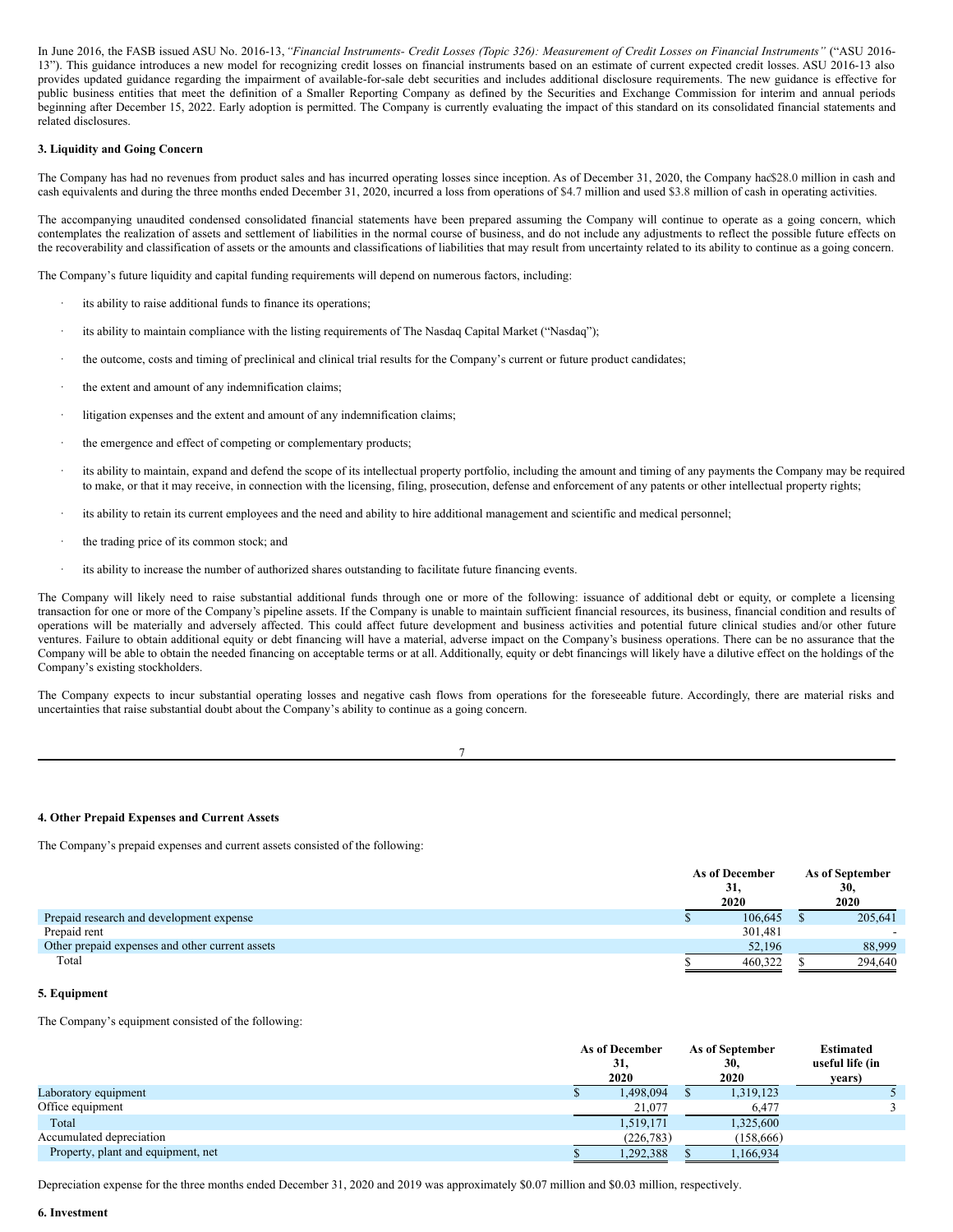The Company owns common and preferred shares of DepYmed, Inc. ("DepYmed"), which in aggregate represents approximately 15% ownership of DepYmed. In addition, the Company is entitled to hold two of the six seats on DepYmed's board of directors.

The Company accounts for its investment in DepYmed common shares using the equity method of accounting and records its proportionate share of DepYmed's net income and losses in the accompanying unaudited condensed consolidated statements of operations. Equity in losses for the three months ended December 31, 2020 and 2019 were approximately \$0.03 million and \$0.02 million, respectively.

The Company accounts for its investment in preferred shares of DepYmed at cost, less any impairment, as the Company determined the preferred stock did not have a readily determinable fair value.

As of both December 31, 2020 and September 30, 2020, the carrying amount of the Company's aggregate investment in DepYmed was \$0.3 million.

| I            |  |
|--------------|--|
|              |  |
| ï<br>×<br>۰, |  |

### **7. Accrued Expenses and Other Current Liabilities**

The Company's accrued expenses and other current liabilities consisted of the following:

|                                   | <b>As of December</b><br>31.<br>2020 | As of September<br>30,<br>2020 |
|-----------------------------------|--------------------------------------|--------------------------------|
| Accrued compensation and benefits | 57,274                               | 88,527                         |
| Accrued professional fees         | 407.235                              | 241,755                        |
| Accrued research and development  | 40,656                               | 41,313                         |
| Accrued franchise tax             | 194,831                              | 155,865                        |
| Other accrued expenses            | 43,852                               | 28,423                         |
| Total                             | 743,848                              | 555,883                        |

# **8. Fair Value**

The following tables present the Company's fair value hierarchy for its warrant liabilities measured at fair value on a recurring basis at December 31, 2020 and September 30, 2020:

|                     |                          | <b>Fair Value Measurements</b><br>as of December 31, 2020  |           |              |
|---------------------|--------------------------|------------------------------------------------------------|-----------|--------------|
|                     | (Level 1)                | (Level 2)                                                  | (Level 3) | <b>Total</b> |
| Liabilities         |                          |                                                            |           |              |
| Warrant liabilities |                          |                                                            | 320,039   | 320,039      |
|                     |                          | <b>Fair Value Measurements</b><br>as of September 30, 2020 |           |              |
|                     | (Level 1)                | (Level 2)                                                  | (Level 3) | Total        |
| Liabilities         |                          |                                                            |           |              |
| Warrant liabilities | $\overline{\phantom{a}}$ |                                                            | 950,151   | 950,151      |

The fair value of the warrant liabilities were determined using the Black-Scholes option pricing model. The following assumptions were used in determining the fair value of the warrant liabilities:

|                                    | As of December 31. |                   |
|------------------------------------|--------------------|-------------------|
|                                    | 2020               | 2019              |
| Remaining contractual term (years) | $1 - 1$            | $2.0 - 2.3$       |
| Common stock price volatility      | 73.9%              | 84.9% - 86.2%     |
| Risk-free interest rate            | $0.1\%$            | $1.58\% - 1.63\%$ |

The Company was historically a private company and lacked company-specific historical and implied volatility information, therefore the Company estimated its expected stock volatility based on the historical volatility of a set of publicly traded peer companies. During the three months ended December 31, 2020, the Company utilized its historical volatility in the valuation of warrant liabilities as it had sufficient trading history.

9

The change in fair value of the warrant liabilities for the three months ended December 31, 2020 and 2019 is as follows:

| Fair value as of September 30, 2020 | Y. | 950.151    |
|-------------------------------------|----|------------|
| Change in fair value                |    | (630, 112) |
| Fair value as of December 31, 2020  |    | 320,039    |
|                                     |    |            |
| Fair value as of September 30, 2019 |    | 496,343    |
| Change in fair value                |    | 694,134    |
| Fair value as of December 31, 2019  |    | 1.190.477  |

As of December 31, 2020 and September 30, 2020, the recorded values of cash and cash equivalents, accounts payable and the insurance note payable approximate fair value due to the short-term nature of these instruments.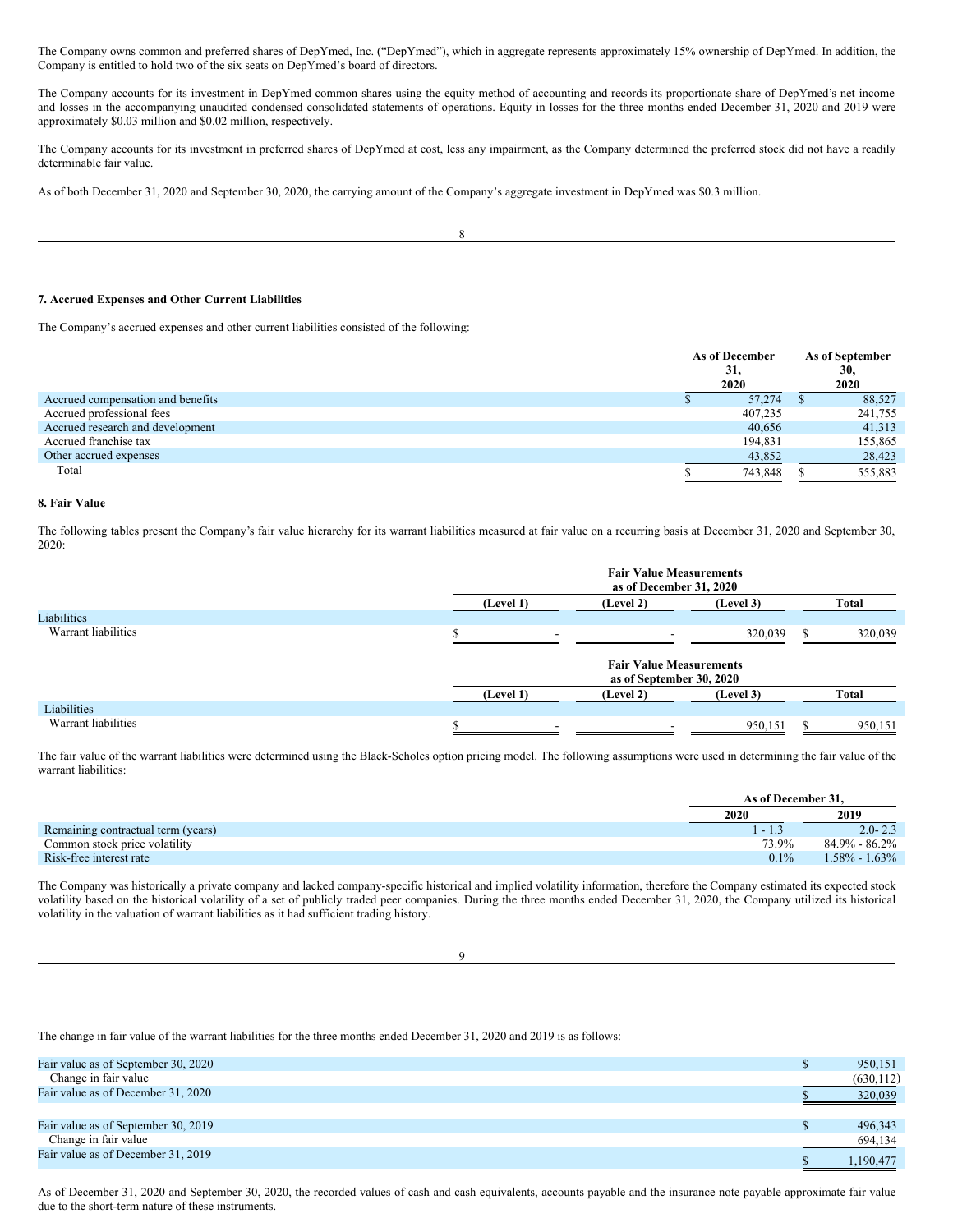### **9. Stockholders' Equity**

#### *Warrants*

Below is a summary of the Company's issued and outstanding warrants as of December 31, 2020:

| <b>Expiration date</b>               |                      |               | <b>Exercise Price</b>                           | Warrants<br>Outstanding                                                   |
|--------------------------------------|----------------------|---------------|-------------------------------------------------|---------------------------------------------------------------------------|
|                                      | December 13, 2021 \$ |               | 55.00                                           | 20,627                                                                    |
|                                      | April 10, 2022       |               | 20.00                                           | 695,312                                                                   |
|                                      | July 6, 2023         |               | 8.73                                            | 105,000                                                                   |
|                                      |                      |               |                                                 | 820,939                                                                   |
|                                      | Warrants             |               | Weighted<br>Average<br><b>Exercise</b><br>Price | Weighted<br>Average<br>Remaining<br><b>Contractual Life</b><br>(in years) |
| Outstanding as of September 30, 2020 | 820,939              | <sup>\$</sup> | 19.44                                           | 1.7                                                                       |
| Outstanding as of December 31, 2020  | 820,939              | S             | 19.44                                           | 1.4                                                                       |

#### **10. Stock-Based Compensation**

As of December 31, 2020, an aggregate of 4,709,277 shares of common stock were authorized under the Company's 2019 Stock Incentive Plan (the "2019 Plan"), subject to an "evergreen" provision that will automatically increase the maximum number of shares of common stock that may be issued under the term of the 2019 Plan. As of December 31, 2020, 1,216,719 common shares were available for future grants under the 2019 Plan. As of December 31, 2020, 291,667 shares of common stock were authorized under the Company's 2016 Consolidated Stock Incentive Plan (the "2016 Plan") and 147,041 common shares were available for future grants under the 2016 Plan.

Exercisable as of December 31, 2020  $\overline{803,439}$  \$ 19.67 1.4

10

The Company recorded stock-based compensation expense in the following expense categories of its unaudited condensed consolidated statements of operations for the three months ended December 31, 2020 and 2019:

|                            | Three Months ended December 31. |  |           |
|----------------------------|---------------------------------|--|-----------|
|                            | 2020                            |  | 2019      |
| General and administrative | 842,279                         |  | .113.111  |
| Research and development   | 334,306                         |  | 391,115   |
| Total                      | 1.176.585                       |  | 1.504.226 |

*Stock Options*

Below is a table summarizing the options issued and outstanding as of and for the three months ended December 31, 2020:

|                                     |                      | Weighted        |                 |                  |  |
|-------------------------------------|----------------------|-----------------|-----------------|------------------|--|
|                                     |                      | Weighted        | Average         | <b>Total</b>     |  |
|                                     |                      | Average         | Remaining       | Aggregate        |  |
|                                     |                      | <b>Exercise</b> | Contractual     | Intrinsic        |  |
|                                     | <b>Stock Options</b> | Price           | Life (in years) | Value            |  |
| Outstanding at September 30, 2020   | 6,190,790            | 2.76            |                 |                  |  |
| Granted                             | 494,340              | 7.42            |                 |                  |  |
| Exercised                           | (21, 576)            | 5.21            |                 |                  |  |
| Forfeited                           | (30,000)             | 4.80            |                 |                  |  |
| Outstanding at December 31, 2020    | 6,633,554            | 3.09            | 8.3             | 27,071,221<br>-S |  |
| Exercisable as of December 31, 2020 | 4,409,572            | 1.51            | 8.0             | 24,843,446       |  |

As of December 31, 2020, unrecognized compensation costs associated with the stock options of \$5.8 million will be recognized over an estimated weighted-average amortization period of 1.4 years.

The weighted average grant date fair value of options granted during the three months ended December 31, 2020 and 2019 was \$5.20 and \$4.78, respectively.

Key assumptions used to estimate the fair value of the stock options granted during the three months ended December 31, 2020 and 2019 included:

|                                        | Three Months ended December 31.    |  |
|----------------------------------------|------------------------------------|--|
|                                        | 2019<br>2020                       |  |
| Expected term of options (years)       | 7.0<br>6.0                         |  |
| Expected common stock price volatility | 78% - 81.1%<br>$83.1\% - 83.3\%$   |  |
| Risk-free interest rate                | $1.7\% - 1.8\%$<br>$0.6\% - 0.7\%$ |  |
| Expected dividend yield                |                                    |  |

During the three months ended December 31, 2020, the Company granted a stock option to purchase 225,000 shares to a consultant in recognition of future service to the Company as an employee. The exercisability and vesting of the stock options are subject to the consultant's effective date of employment with the Company, which has not yet occurred as of December 31, 2020, and as a result, the grant-date of such option has not occurred under GAAP. Therefore, the number and fair value of the shares subject to this option are not reflected in the table summarizing the options issued and outstanding as of and for the three months ended December 31, 2020, and did not have impact on unrecognized compensation costs or the estimated weighted-average amortization period above as of December 31, 2020.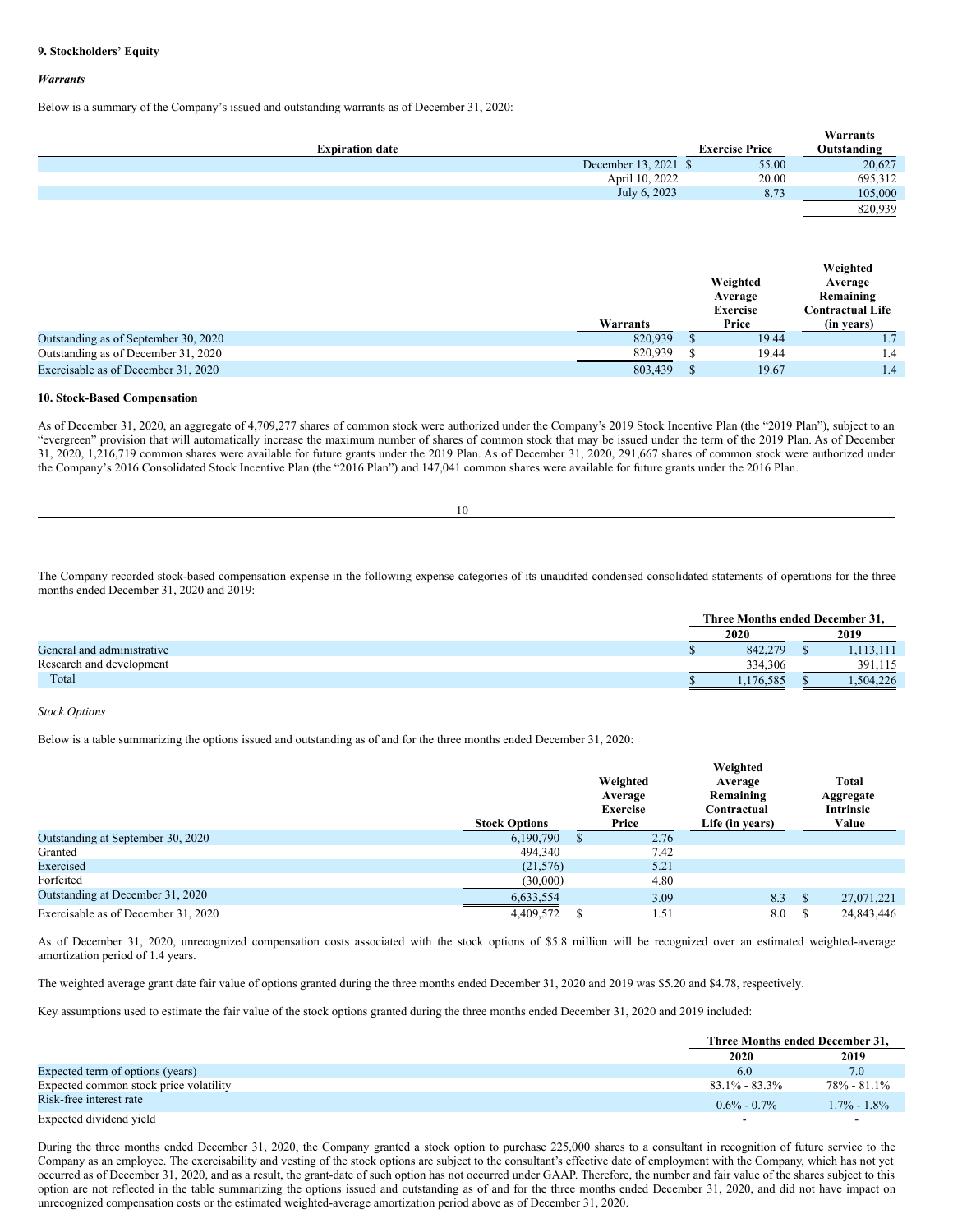# *Restricted Stock*

A summary of the changes in the unvested restricted stock during the three months ended December 31, 2020 is as follows:

|                                   | <b>Unvested Restricted</b><br><b>Stock</b> | <b>Weighted Average</b><br><b>Grant Date</b><br><b>Fair Value</b><br>Price |
|-----------------------------------|--------------------------------------------|----------------------------------------------------------------------------|
| Unvested as of September 30, 2020 | $\overline{\phantom{0}}$                   | $\sim$                                                                     |
| Granted                           | 1,931                                      | 9.06                                                                       |
| Vested                            | (1,931)                                    | 9.06                                                                       |
| Unvested as of December 31, 2020  | $\overline{\phantom{0}}$                   |                                                                            |

#### **11. Commitments and Contingencies**

### *Operating Leases*

In October 2020, the Company entered into a ten-year lease agreement with annual escalating rental payments for office and laboratory space in Pittsburgh, Pennsylvania. The leased premises will serve as the Company's headquarters upon the commencement of the lease. The initial term of the lease commences upon the landlord's delivery of the leased premises in tenant improvement readiness condition. The initial term of the lease will extend approximately ten years from delivery of the leased premises to the Company, unless earlier terminated in accordance with the lease. The Company has the right to extend the term of the lease for an additional five-year term. Under the lease, the Company will lease approximately 14,189 square feet of the property. Pursuant to an amendment of the lease agreement during December 2020, the Company will pay an escalating base rent over the life of the lease of approximately \$66,000 to \$73,000 per month, and the Company will pay its pro rata portion of property expenses and operating expenses for the property. The Company will measure and recognize the ROU asset and operating lease liability upon lease commencement. During the three months ended December 31, 2020, the Company prepaid rent of \$0.3 million and paid a security deposit of \$0.3 million for this lease agreement. As of December 31, 2020, the lease has not yet commenced, and the Company estimates that the commencement will be in the second calendar quarter of 2021.

The Company currently leases its existing office and operating space under operating leases with original terms of less than 12 months and which expire at various dates through November 2021; therefore, the Company's operating leases are not recognized as ROU assets on the unaudited condensed consolidated balance sheet as of December 31, 2020.

Rent expense under the Company's operating leases totaled approximately \$0.03 million and \$0.02 million for the three months ended December 31, 2020 and 2019, respectively.

The Company continues to operate under its current operating lease in Pittsburgh on a month-to-month basis and will continue to operate under the lease until the Company's new headquarters and laboratory space is available for use. All terms and conditions remain the same from the current lease.

In November 2020, the Company extended the term of its rental of office space in New York until November 2021.

### *Litigation*

The Company has become involved in certain legal proceedings and claims which arise in the normal course of business. If an unfavorable ruling were to occur, there exists the possibility of a material adverse impact on the Company's results of operations, prospects, cash flows, financial position and brand.

On February 14, 2018, plaintiff Jeevesh Khanna, commenced an action in the Southern District of New York, against Ohr and several current and former officers and directors, alleging that they violated federal securities laws between June 24, 2014 and January 4, 2018. On August 7, 2018, the lead plaintiffs, now George Lehman and Insured Benefit Plans, Inc., filed an amended complaint, stating the class period to be April 8, 2014 through January 4, 2018. The plaintiffs did not quantify any alleged damages in their complaint but, in addition to attorneys' fees and costs, they seek to maintain the action as a class action and to recover damages on behalf of themselves and other persons who purchased or otherwise acquired Ohr common stock during the putative class period and purportedly suffered financial harm as a result. The Company and the individuals dispute these claims and intend to defend the matter vigorously. On September 17, 2018, Ohr filed a motion to dismiss the complaint. On September 20, 2019, the district court entered an order granting the defendants' motion to dismiss. On October 23, 2019, the plaintiffs filed a notice of appeal of that order dismissing the action and other related orders by the district court. After full briefing and oral argument, on October 9, 2020, the U.S. Court of Appeals for the Second Circuit issued a summary order affirming the district court's order granting the motion to dismiss and remanding the action to the district court to make a determination on the record related to plaintiffs' request for leave to file an amended complaint. On October 16, 2020, the district court requested the parties' positions as to how they proposed to proceed in light of the Second Circuit's decision. After letter briefing on this issue and plaintiffs' alternative request for leave to file a second amended complaint, on November 16, 2020, the district court denied plaintiffs' request to amend and dismissed with prejudice plaintiffs' claims. On December 16, 2020, plaintiffs filed a notice of appeal of that order denying plaintiffs leave to amend, and on January 13, 2021, the Second Circuit entered a schedule for plaintiffs-appellants' opening brief to be filed by March 31, 2021. This litigation could result in substantial costs and a diversion of management's resources and attention, which could harm the Company's business and the value of its common stock.

On May 3, 2018, plaintiff Adele J. Barke, derivatively on behalf of Ohr, commenced an action against certain former directors of Ohr, including Michael Ferguson, Orin Hirschman, Thomas M. Riedhammer, June Almenoff and Jason S. Slakter in the Supreme Court, State of New York, alleging that the action was brought in the right and for the benefit of Ohr seeking to remedy their "breach of fiduciary duties, corporate waste and unjust enrichment that occurred between June 24, 2014 and the present." It does not quantify any alleged damages. The Company and the individuals dispute these claims and intend to defend the matter vigorously. Such litigation has been stayed pursuant to a stipulation by the parties, which has been so ordered by the court, pending a decision in the Southern District case on the motion to dismiss, but that status could change. This litigation could result in substantial costs and a diversion of management's resources and attention, which could harm the Company's business and the value of its common stock.

On March 20, 2019, a putative class action lawsuit was filed in the United States District Court for District of Delaware naming as defendants Ohr and its board of directors, Legacy NeuBase, and Merger Sub, captioned *Wheby v. Ohr Pharmaceutical, Inc., et al*., Case No. 1:19-cv-00541-UNA (the "Wheby Action"). The plaintiffs in the Wheby Action allege that the preliminary joint proxy/prospectus statement filed by Ohr with the Securities and Exchange Commission ("SEC") on March 8, 2019 contained false and misleading statements and omitted material information in violation of Section 14(a) of the Securities Exchange Act and SEC Rule 14a-9 promulgated thereunder, and further that the individual defendants are liable for those alleged misstatements and omissions under Section 20(a) of the Exchange Act. The complaint in the Wheby Action has not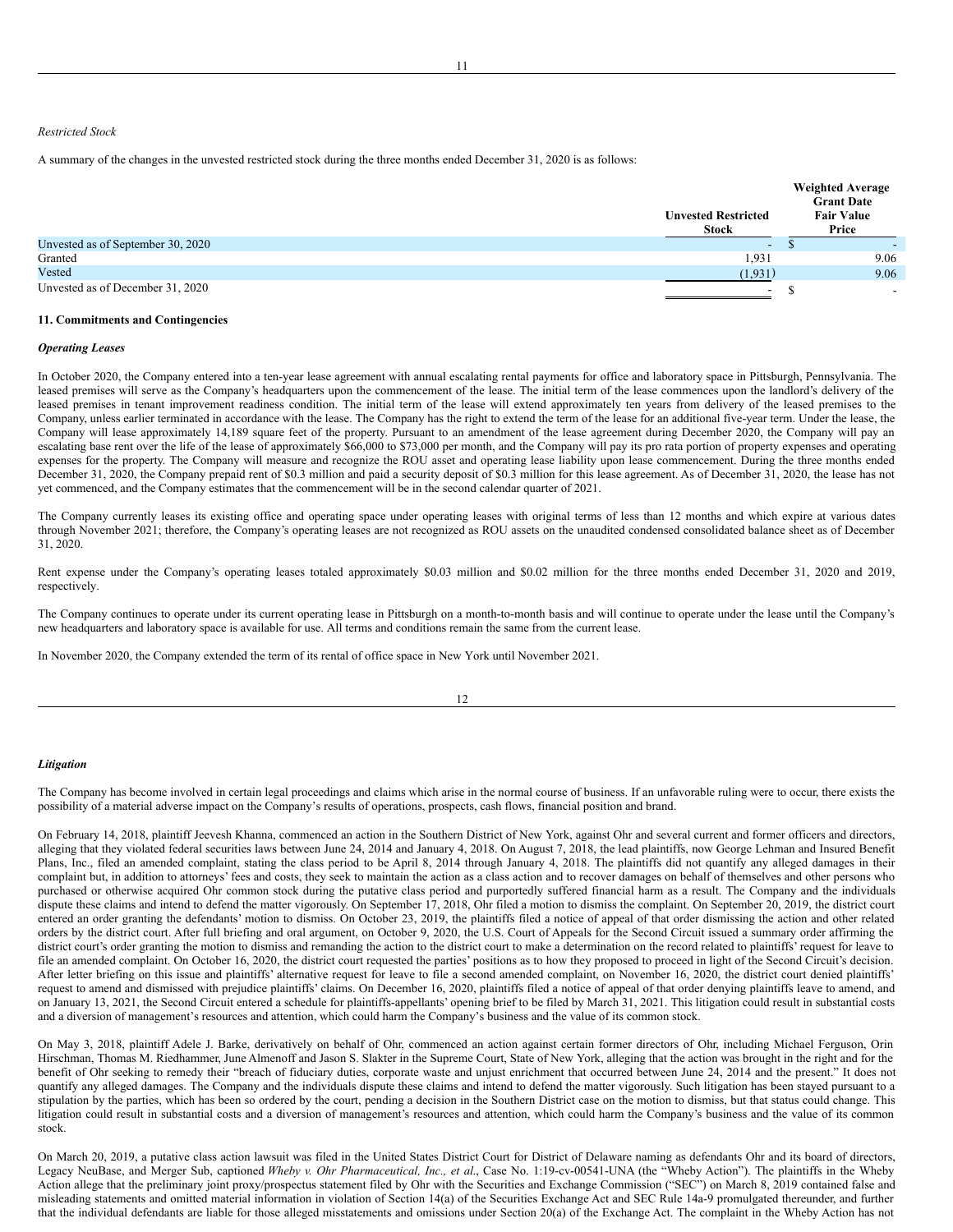been served on, nor was service waived by, any of the named defendants in that action. The action seeks, among other things, to rescind the Ohr Acquisition or an award of damages, and an award of attorneys' and experts' fees and expenses. The defendants dispute the claims raised in the Wheby Action. Management believes that the likelihood of an adverse decision from the sole remaining action is unlikely; however, the litigation could result in substantial costs and a diversion of management's resources and attention, which could harm the Company's business and the value of its common stock.

### **12. Subsequent Events**

On January 27, 2021, the Company entered into an Asset Purchase Agreement by and among the Company, NeuBase Corporation, the Company's wholly-owned subsidiary, and Vera Therapeutics, Inc. ("Vera"). Pursuant to the terms of the Asset Purchase Agreement, the Company expects to acquire infrastructure, programs and intellectual property for several peptide-nucleic acid (PNA) scaffolds from Vera for total consideration of approximately \$3.7 million, consisting of cash and a number of shares of the Company's common stock to be determined at the closing of the acquisition. The transaction is expected to close in the first calendar quarter of 2021.

### <span id="page-9-0"></span>**ITEM 2.MANAGEMENT'S DISCUSSION AND ANALYSIS OF FINANCIAL CONDITION AND RESULTS OF OPERATIONS**

### *Disclosures Regarding Forward-Looking Statements*

The following should be read in conjunction with the unaudited condensed consolidated financial statements and the related notes that appear elsewhere in this report as well as in conjunction with the Risk Factors section in our Annual Report on Form 10-K for the fiscal year ended September 30, 2020 as filed with the United States Securities and Exchange Commission ("SEC") on December 23, 2020. This report and our Form 10-K include forward-looking statements made based on current management expectations pursuant to the safe harbor provisions of the Private Securities Litigation Reform Act of 1995, as amended.

This report includes "forward-looking statements" within the meaning of Section 21E of the Exchange Act. Those statements include statements regarding the intent, belief or current expectations of the Company and its subsidiaries and our management team. Any such forward-looking statements are not guarantees of future performance and involve risks and uncertainties, and actual results may differ materially from those projected in the forward-looking statements. These risks and uncertainties include but are not limited to those risks and uncertainties set forth in Part II, Item 1A - Risk Factors of this Quarterly Report and in Part I, Item 1A - Risk Factors of our Annual Report on Form 10-K. In light of the significant risks and uncertainties inherent in the forward-looking statements included in this Quarterly Report on Form 10-Q and in our Annual Report on Form 10-K, the inclusion of such statements should not be regarded as a representation by us or any other person that our objectives and plans will be achieved. Further, these forward-looking statements reflect our view only as of the date of this report. Except as required by law, we undertake no obligations to update any forwardlooking statements and we disclaim any intent to update forward-looking statements after the date of this report to reflect subsequent developments. Accordingly, you should also carefully consider the factors set forth in other reports or documents that we file from time to time with the SEC.

#### **Overview**

# **Recent Developments**

### *December 2020 Announcement of Positive Preclinical Data*

On December 16, 2020, we announced additional positive preclinical data on our platform and DM1 program.*In vitro* data highlights in DM1 patient-derived fibroblasts include activity of an anti-gene (Compound A) that targets the CUG repeat in DM1:

- Compound A traffics to the nucleus, engages and normalizes DMPK mRNA.
- · Compound A rescues mis-splicing of two key DM1 dysregulated transcripts (MBNL1 and MBNL2) within two days after initial treatment. Notably, induction of rescue continues to improve through day 9, the latest time point analyzed.
- Compound A significantly induces broad correction of global exon inclusion levels of mis-spliced transcripts.
	- Statistically significant improvement in global splicing as measured by the human differential splice inclusion (hDSI) statistic.
	- o More than 175 dysregulated human transcripts achieved statistically significant improvement in splicing, many with completely normalized exon usage.
- · DMPK protein levels remain unchanged 5 days after a single Compound A dose, supporting the hypothesized mechanism of action maintaining DMPK.

*In vivo* data highlights in the HSA<sup>LR</sup> transgenic mouse model of DM1 that expresses high levels of mutant CUG-repeat-containing mRNA *HSA*) in skeletal muscle:

- · A single intravenous (IV) injection of 29 mg/kg of Compound A traffics to the nucleus and engages*HSA* mRNA within 24 hours in tibialis anterior (TA) skeletal muscle.
- A single intravenous (IV) injection of Compound A significantly induces broad correction of global exon inclusion levels of mis-spliced transcripts in HSA<sup>LR</sup> TA skeletal muscle at day 13.

14

- Statistically significant improvement in global splicing as measured by the murine differential splice inclusion (mDSI) statistic.
	- o More than 50 unique dysregulated murine transcripts achieved statistically significant improvement in splicing post-treatment, with many achieving complete normalization of appropriate exon usage.
- · Compound A was well tolerated after single dose administration at the dose demonstrating activity*in vivo*.

#### *March 2020 Announcement of Positive Preclinical Data*

On March 31, 2020, we announced positive preclinical data from our pharmacokinetics studies in non-human primates ("NHPs") and*in vitro* pharmacodynamics data in patient-derived cell lines. Our pharmacokinetics studies in NHPs demonstrated, among other things: rapid uptake of our PATrOL™-enabled compound out of the body's circulation after systemic intravenous administration, with a half-life in circulation of approximately 1.5 hours; penetration by our PATrOL™-enabled compound in every organ system studied, including the central nervous system and skeletal muscle; and retention of therapeutically relevant doses for greater than one week after single-dose injection.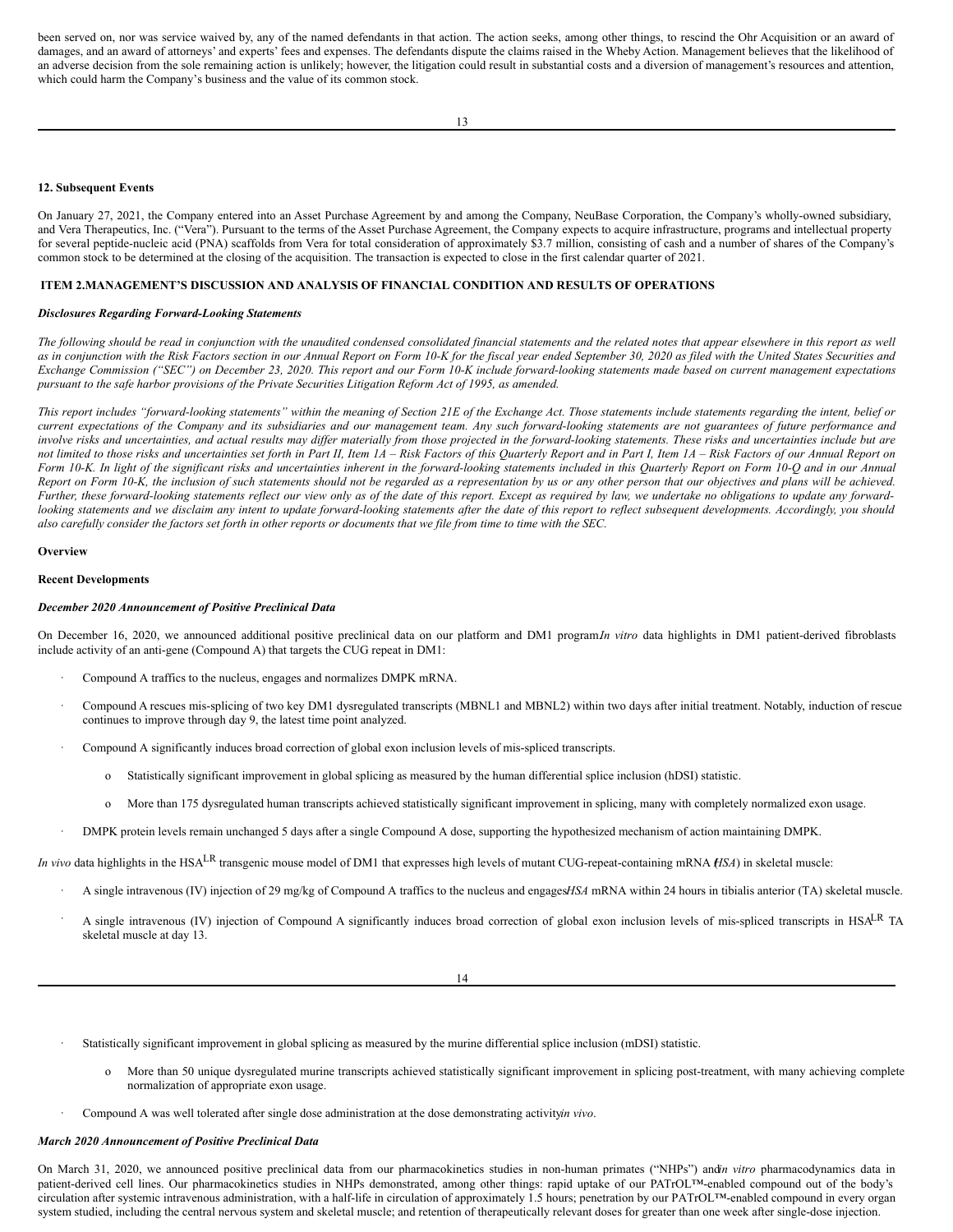Our pharmacodynamics studies in patient-derived cell lines demonstrated, among other things: activity in engaging target disease-causing transcripts and knocking-down resultant malfunctioning mutant HTT protein levels preferentially over normal HTT protein knock-down; and dose-limiting toxicities were not observed relative to a control either at or above the doses demonstrating activity in human cells *in vitro*.

In addition, PATrOL™ enabled compounds were generally well-tolerated *in vivo* after systemic administration, both after single-dose administration in NHPs and multi-dose administration in mice for over a month.

We believe the intersection of the NHP pharmacokinetic data and the *in vitro* and *in vivo* pharmacodynamic data provides a roadmap to create a pipeline of therapeutic candidates which can reach target tissues of interest after systemic administration and achieve the desired activity at that dose. We believe that the data from these studies provides a roadmap for the future expansion of the Company's therapeutic pipeline into other indications.

# **Description of the Company**

We are a biotechnology company accelerating the genetic revolution using a new class of synthetic medicines. Our modular peptide-nucleic acid antisense oligo ("PATrOL™") platform which outputs "anti-gene" candidate therapies is designed to combine the specificity of genetic sequence-based target recognition with a modularity that enables use of various *in vivo* delivery technologies to enable broad and also selective tissue distribution capabilities. Given that every human disease may have a genetic component, we believe that our differentiated platform technology has the potential for broad impact by increasing, decreasing or changing gene function at either the DNA or RNA levels to resolve the progression to disease, as appropriate in a particular indication. We plan to use our platform to address diseases driven by a genetic abnormality and we are initially focused on Huntington's disease ("HD") and myotonic dystrophy type 1 ("DM1").

Mutated proteins resulting from errors in deoxyribonucleic acid ("DNA") sequences cause rare genetic diseases and cancer. DNA in each cell of the body is transcribed into premessenger ribonucleic acid ("pre-mRNA"), which is then processed (spliced) into mRNA, which is exported into the cytoplasm of the cell and translated into a protein. This is termed the "central dogma" of biology. Therefore, when errors in a DNA sequence occur, they are often propagated into RNAs and can produce a damaging protein.

We are developing "anti-gene" therapies. Anti-genes are similar, but distinct, from antisense oligonucleotides (ASOs). ASOs are short single strands of nucleic acids (traditionally thought of as single-stranded RNA molecules) which bind to defective RNA targets in cells and inhibit their ability to form defective proteins. We believe we are a leader in the discovery and development of this new class of anti-gene drugs derived from peptide-nucleic acids ("PNAs"). The key differentiator between ASOs and anti-genes is that the scaffold is not derived from a natural sugar-phosphate nucleic acid backbone, rather is a synthetic polyamide which is charge-neutral (and thus high affinity to allow invasion of double-stranded targets), semi-rigid, and apparently non-biodegradable and immunologically inert. These features provide potential advantages over ASOs and other genetic therapies for modulating disease-causing genes including increased unique target opportunities, improved target specificity and a reduction in both sequence-dependent and independent toxicities. In addition, as these anti-genes are manufactured via standard peptide synthesis methods, they efficiently leverage the advancements in the synthetic peptide industry to enable modulating pharmacophore delivery, pharmacokinetics, sub-cellular placement and endosomal escape.

15

In addition to the scaffold, we also have a kit of natural nucleobases, chemically modified nucleobases which add further precision to a nucleic acid target of interest, and proprietary bi-specific nucleobases which can be added to the scaffold to allow precise target engagement. These bi-specific nucleobases, in particular, can be used in any combination to more specifically access double stranded DNA targets and RNA targets comprised of secondary structures such as hairpins (double stranded RNA targets which are folded upon themselves). This allows us to potentially access regions of the target transcript which may be unique in secondary structure to allow enhanced selectivity for the target (mutant) RNA as compared to the normal RNA. Enhanced selectivity for mutant RNAs as compared to normal RNAs is critical as normal RNAs are likely required for effective functioning of the cell. These bi-specific nucleotides can also target genomic loci and microRNAs in their double-stranded form.

A third component of the modular platform is the ability to add delivery technology to the pharmacophores so as to reach a desired cell or tissue upon*in vivo* administration. There is flexibility to append various delivery technologies to the pharmacophore to allow either broad tissue distribution or narrow cell and/or tissue targeting if so desired based on targets. One such technology is a chemical moiety that can be used to decorate the scaffold directly and allows the anti-genes to penetrate cell membranes and into subcellular compartments where they act as well as to distribute throughout the body when administered systemically.

Finally, in addition to the scaffold, modified nucleobases and delivery technology, the platform toolkit also includes linker technology which, when added to both ends of the PNAs, allow cooperative binding between individual drug molecules once they are engaged with the target RNA to form longer and more tightly bound drugs.

This toolkit of components forms the PATrOL™ platform and allows us to manufacture gene and transcript-specific anti-genes.

We are currently focused on therapeutic areas in which we believe our drugs will provide the greatest benefit with a significant market opportunity. We intend to utilize our technology to build out a pipeline of custom designed therapeutics for additional high-value disease targets. We are developing several preclinical programs using our PATrOL<sup>TM</sup> platform, including the NT0100 program, targeted at Huntington's disease ("HD"), a repeat expansion disorder, and the NT0200 program, targeted at myotonic dystrophy, type 1 ("DM1"). Preclinical studies are being conducted to evaluate the PATrOL™ platform technology and program candidates in the areas of pharmacokinetics, pharmacodynamics and tolerability, and we reported results from certain of those studies in the first calendar quarter of 2020 and have extended upon certain of those studies in the fourth calendar quarter of 2020 which illustrated that our anti-gene technology can be administered to human patient-derived cell lines and systemically (via intravenous (IV) administration) into animals with DM1 (a genetically modified model accepted as the most representative of the human disease) and can resolve the causal genetic defect. We expect to present additional results from ongoing preclinical studies evaluating the PATrOL  $\text{TM}$  platform and pipeline indications in the first half of calendar 2021, begin

IND enabling studies in one or more of our programs in calendar year 2021 and begin a clinical trial in one or more of our programs in calendar 2022. See *"recent developments*" above for additional detailed results from certain of our preclinical studies. In addition, the emerging pipeline of other assets that target primary and secondary RNA structure and genomic DNA allows a unique market advantage across a variety of rare diseases and oncology targets.

Overall, using our PATrOL<sup>TM</sup> platform, we believe we can create anti-gene therapies that have distinct advantages over other chemical entities currently in the market or in development for genetic medicine applications to modulate mutant genes and resolve a clinical trait or disorder. These advantages may differ by indication and can include, among others:

- increased unique target opportunities, improved target specificity and a reduction in both sequence-dependent and independent toxicities by virtue of a synthetic polyamide scaffold which is charge-neutral (and thus high affinity to allow invasion of double-stranded targets) and semi-rigid which imparts precision to target engagement, and are apparently immunologically inert to not aggregate via charge-based interaction *in vivo*;
- potentially long durability by nature of the non-biodegradable polyamide scaffold;
- · our anti-genes are manufactured via standard peptide synthesis methods and thus they efficiently leverage advances in the synthetic peptide industry to enable facile addition of known moieties enabling modulating pharmacophore delivery, pharmacokinetics, sub-cellular placement and endosomal escape; and
- · our anti-genes can uniquely target double stranded structures in DNA and RNA, which allow unique target opportunities that standard ASOs cannot access.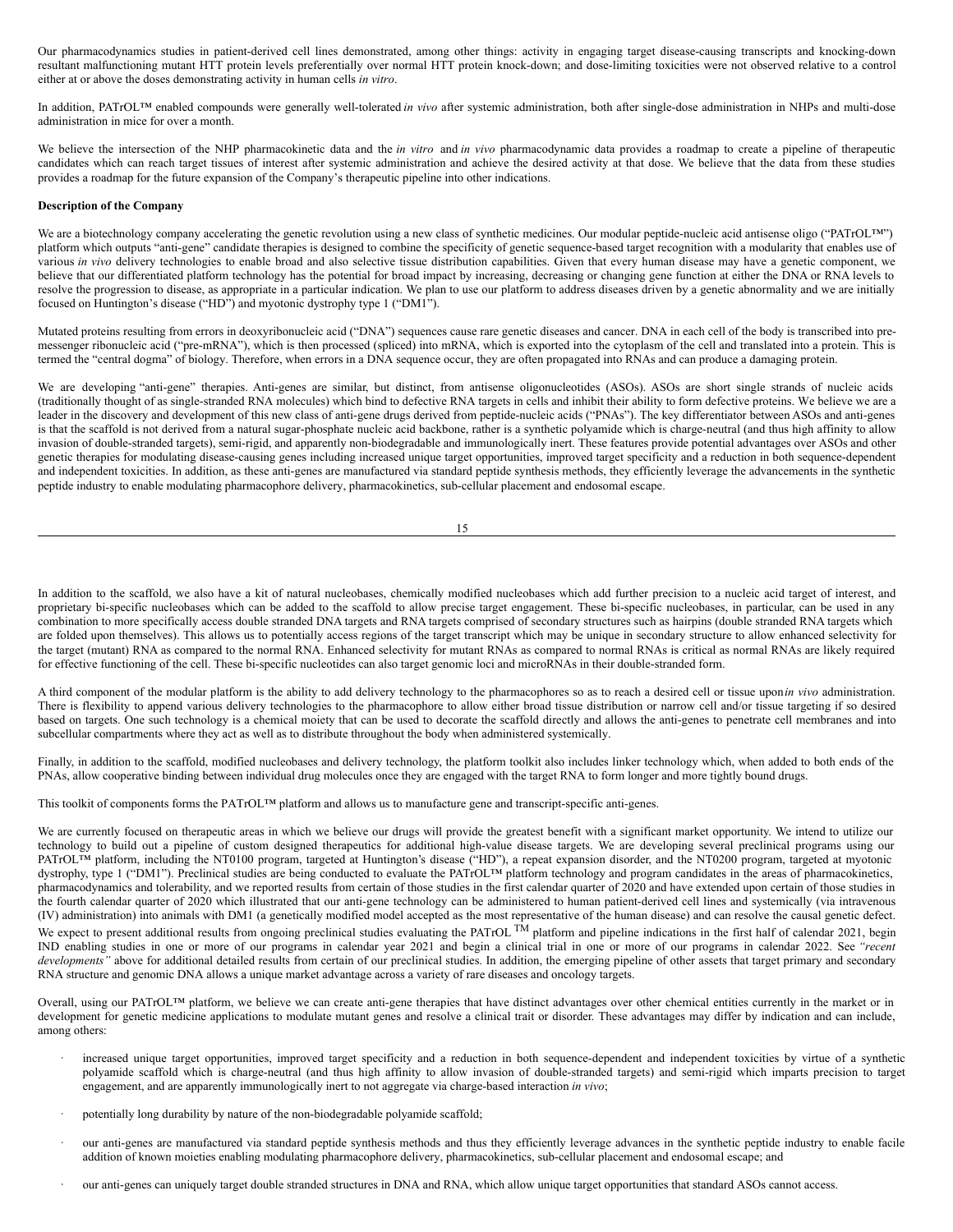With these unique component parts and their advantages, our PATrOL™ platform-enabled anti-gene therapies can potentially address a multitude of rare genetic diseases and cancer, among other indications.

We employ a rational approach to selecting disease targets, considering many scientific, technical, business and indication-specific factors before choosing each indication. We intend to build a diverse portfolio of therapies custom-designed to treat a variety of health conditions, with an initial emphasis on rare genetic diseases and cancers. A key component of this strategy is continuing to improve the scientific understanding and optimization of our platform technology and programs, including how various components of our platform technology perform, and our drug candidates impact the biological processes of the target diseases, so that we can utilize this information to reduce risk in our future programs and indications. In addition, with our expertise in discovering and characterizing novel anti-gene drugs, we believe that our scientists can optimize the properties of our PATrOL™-enabled drug candidates for use with particular targets that we determine to be of high value.

The depth of our knowledge and expertise with PNAs, bifacial and engineered nucleotides, genetics and genomics and therapeutic development of first-in-class modalities provides potential flexibility to determine the optimal development and commercialization strategy to maximize the near and longer-term value of our drug candidates.

We have distinct partnering strategies that we plan to employ based on the specific drug candidate, therapeutic area expertise and resources potential partners may bring to a collaboration. For some drug candidates, we may choose to develop and, if approved, commercialize them ourselves or through our affiliates. For other drug candidates, we may form single or multi asset partnerships leveraging our partners' global expertise and resources needed to support large commercial opportunities.

Globally, there are thousands of genetic diseases, most of which lack any therapeutic options. In addition, rare genetic diseases are often particularly severe, debilitating or fatal. Traditionally, therapeutic development for each rare genetic disorder has been approached with a unique strategy, which is inefficient, as there are thousands of diseases that need treatment solutions. The collective population of people with rare diseases stands to benefit profoundly from the emergence of a scalable and modular treatment development platform that allows for a more efficient discovery of drug product candidates to address these conditions cohesively.

Mutated proteins resulting from errors in deoxyribonucleic acid ("DNA") sequences cause many rare genetic diseases and cancer. DNA in each cell of the body is transcribed into pre-RNA, which is then processed (spliced) into mRNA which is exported into the cytoplasm of the cell and translated into protein. This is termed the "central dogma" of biology. Therefore, when errors in a DNA sequence occur, they are propagated to RNAs and can become a damaging protein.

Conceptually, we have learned that ASOs can inactivate target RNAs before they can produce harmful proteins by binding them in a sequence-specific manner, which can delay disease progression or even eliminate genetic disease symptoms. ASOs designed by others to target known disease-related mutant RNA sequences have been shown to be able to degrade these transcripts and have a positive clinical impact. Similarly, applications in modifying splicing of pre-RNA in the nucleus of the cell have been developed by others to exclude damaging exons from the final mRNA product and have been approved by the Food and Drug Administration ("FDA"). We plan to extend upon these conceptual breakthroughs by utilizing our first-in-class technology which we believe has significant benefits in certain application areas to better resolve a clinical disorder with well tolerated anti-gene therapies.

We believe the breadth of the PATrOL™ platform gives us the ability to potentially address a multitude of inherited genetic diseases. The technology may also allow us to target and inactivate gain-of-function and change-of-function mutations, and address targets in recessive disease and haploinsufficiencies by altering splicing to remove damaging exons/mutations or increasing expression of wild-type alleles by various means.

Gamma-modified scaffolds, an optimized version of which we utilize, have demonstrated preclinical*in vivo* efficacy in several applications which we believe can be translated across many targets and into humans. For example, in oncology such scaffolds have reduced expression of an activated oncogene (the epidermal growth factor receptor of the EGFR gene) and have modified gene regulation by targeting microRNAs to slow tumor growth. Such scaffolds have also demonstrated *in vivo* engagement with the doublestranded genome in studies done by others to perform *in vivo* single-base genome editing.

### **Product Pipeline**

### *NT0100 Program - PATrOL™ Enabled Anti-Gene for Huntington's Disease*

HD is a devastating rare neurodegenerative disorder. After onset, symptoms such as uncontrolled movements, cognitive impairments and emotional disturbances worsen over time. HD is caused by toxic aggregation of mutant huntingtin protein, leading to progressive neuron loss in the striatum and cortex of the brain. The wild-type huntingtin gene (HTT) has a region in which a three-base DNA sequence, CAG, is repeated many times. When the DNA sequence CAG is repeated 26 or fewer times in this region, the resulting protein behaves normally. While the wild-type function of HTT protein is largely uncharacterized, it is known to be essential for normal brain development. When the DNA sequence CAG is repeated 40 times or more in this region, the resulting protein becomes toxic and causes HD. Every person has two copies, or alleles, of the HTT gene. Only one of the alleles (the "mutant" allele) needs to bear at least 40 CAG repeats for HD to occur. HD is one of many known repeat expansion disorders, which are a set of genetic disorders caused by a mutation that leads to a repeat of nucleotides exceeding the normal threshold. Current therapies for patients with HD can only manage individual symptoms. There is no approved therapy that has been shown to delay or halt disease progression. There are approximately 30,000 symptomatic patients in the U.S. and more than 200,000 at-risk of inheriting the disease globally.

One especially important advantage of the PATrOL™ platform that makes it promising for the treatment of repeat expansion disorders like HD is the ability of our small antigenes to potentially target the RNA hairpin. As the number of repeats increases, the PATrOL™ anti-genes bind more tightly to each other and the mutant RNA. This allows our therapies to potentially inactivate mutant HTT mRNA before it can be translated into harmful protein via selective binding to the expanded CAG repeats while leaving the normal HTT mRNA largely unbound to drug and producing functional protein. Achieving mutant allele selectivity would be a key advantage for any RNA-based approach aiming to treat HD. In March of 2020, we illustrated the ability of our anti-gene technology to enrich for translational inhibition and resultant mutant protein in human patientderived cell lines versus wild-type HTT alleles. We illustrated that our anti-genes can inhibit ribosomal elongation via a high-affinity binding. The PATrOL™-enabled NT0100 program is currently in preclinical development for the treatment of HD.

### *NT0200 Program- PATrOL™ Enabled Anti-Gene for Myotonic Dystrophy Type 1*

Our pipeline also contains a second potentially transformative medicine, which we believe has significant potential for DM1, a severe and rare trinucleotide repeat disease. DM1 is a multisystem disorder that primarily affects skeletal, cardiac and smooth muscle, as well as the brain. DM1 is caused by expansion of a CUG trinucleotide repeat in the 3' untranslated region (UTR), a noncoding region of the myotonic dystrophy protein kinase gene (DMPK) transcript, which captures and sequesters protein that have critical functions in the nucleus related to appropriate splicing of hundreds of transcripts. These sequestered proteins cannot then fulfill their normal functions. In addition, it has been documented that sequestration of the mutant transcripts in the nucleus results in their inability to be translated and results in haploinsufficiency, a situation where 50% of the protein in not enough to maintain normal function. Mice with both copies of their DMPK gene knocked out manifest a cardiac conduction defect (Berul CI, Maguire CT, Aronovitz MJ, Greenwood J, Miller C, Gehrmann J, Housman D, Mendelsohn ME, Reddy S. DMPK dosage alterations result in atrioventricular conduction abnormalities in a mouse myotonic dystrophy model. J Clin Invest. 1999 Feb;103(4):R1-7. doi: 10.1172/JCI5346. PMID: 10021468; PMCID: PMC408103.) and a CNS phenotype characterized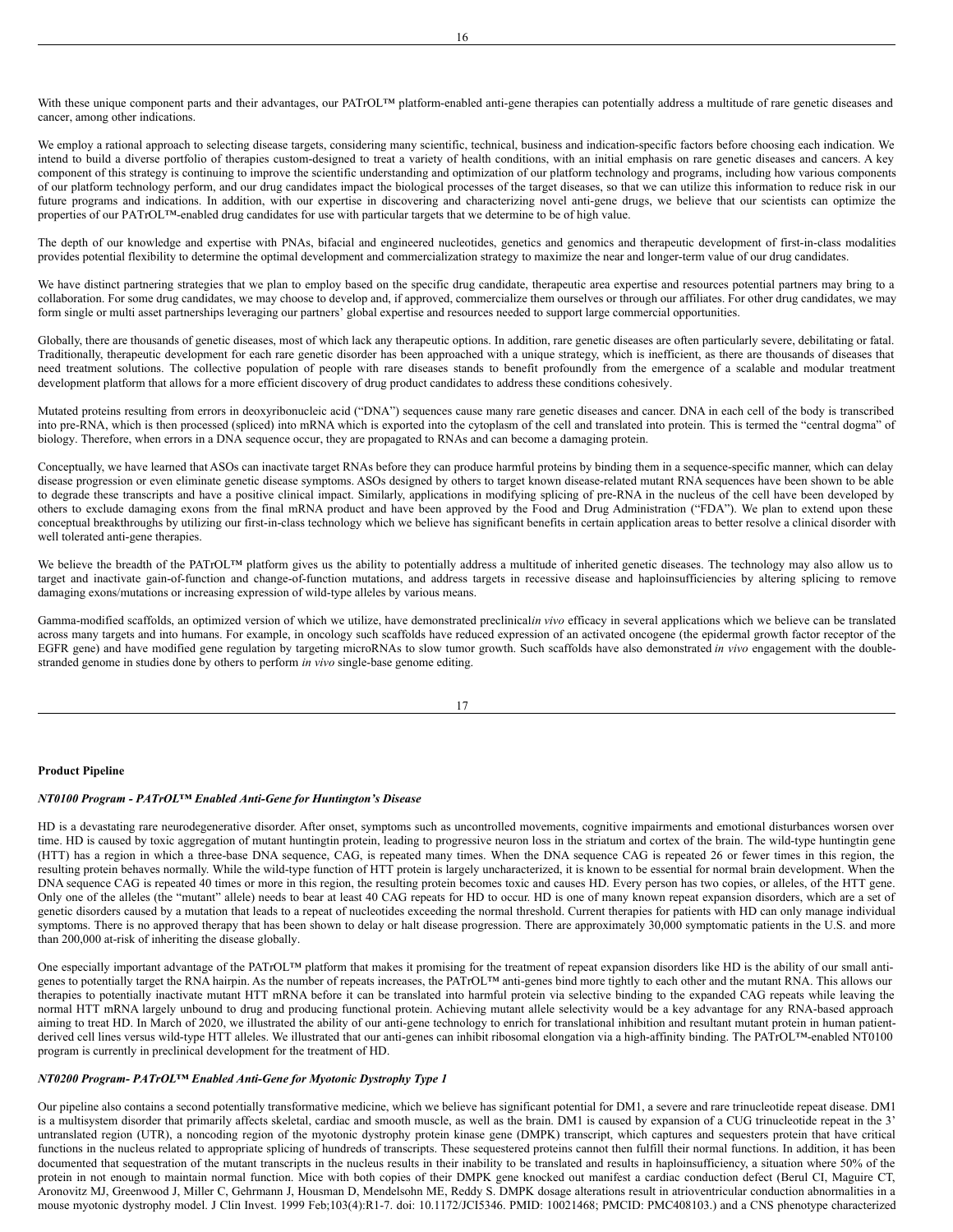by abnormal long-term potentiation (Schulz PE, McIntosh AD, Kasten MR, Wieringa B, Epstein HF. A role for myotonic dystrophy protein kinase in synaptic plasticity. J Neurophysiol. 2003 Mar;89(3):1177-86. doi: 10.1152/jn.00504.2002. Epub 2002 Nov 13. PMID: 12612014.) hypothesized to be due to inappropriate cytoskeletal remodeling. We propose that our mechanism of action is via direct engagement of our anti-gene with the expanded CUG repeat hairpin structure in the 3' UTR of mutant transcript, invasion and opening of the hairpin structure, and release of the sequestered CUG-repeat binding proteins. This release of sequestered proteins which are normally involved in developmentally appropriate pre-mRNA splicing in the nucleus resolves the generalized splice defect and thus the major causal event. Our DM1 anti-gene is designed to not specifically degrade the mutant transcript, rather to release these RNA-protein aggregates through steric displacement, which could also resolve any haploinsufficiency and as a result may improve endophenotypes of the clinical condition, such as in the heart and brain (contingent on delivering effective concentrations of anti-gene to these tissues).

DM1 is characterized clinically by myotonia (inability to relax a muscle after contraction), muscle weakness, muscle wasting and a CNS endophenotype that is characterized by and is confirmed by molecular genetic testing of DMPK trinucleotiode repeat expansion. CTG repeat length (in the genome) exceeding 34 repeats is abnormal and often patients have hundreds or thousands of repeat units. Molecular genetic testing detects pathogenic variants in nearly 100% of affected individuals. It is estimated that the global prevalence of DM1 is 1 in 20,000 individuals. Our recent data illustrates that we are able to systemically deliver our anti-genes intravenously in DM1 genetic mouse models, engage the target in the skeletal muscles of the animals, and induce rescue of the causal splice defects.

# *Additional Indications*

In addition, we are in the process of building an early stage pipeline of other therapies that focus on the unique advantages of our technology across a variety of diseases with an underlying genetic driver.

#### **Critical Accounting Estimates and Policies**

The preparation of financial statements in accordance with United States generally accepted accounting principles ("U.S. GAAP") requires management to make estimates and assumptions that affect the amounts reported in our unaudited condensed consolidated financial statements and accompanying notes. Management bases its estimates on historical experience, market and other conditions, and various other assumptions it believes to be reasonable. Although these estimates are based on management's best knowledge of current events and actions that may impact us in the future, the estimation process is, by its nature, uncertain given that estimates depend on events over which we may not have control. If market and other conditions change from those that we anticipate, our unaudited condensed consolidated financial statements may be materially affected. In addition, if our assumptions change, we may need to revise our estimates, or take other corrective actions, either of which may also have a material effect in our unaudited condensed consolidated financial statements. We review our estimates, judgments, and assumptions used in our accounting practices periodically and reflect the effects of revisions in the period in which they are deemed to be necessary. We believe that these estimates are reasonable; however, our actual results may differ from these estimates.

Our critical accounting policies and estimates are discussed in our Annual Report on Form 10-K for the fiscal year ended September 30, 2020 and there have been no material changes to such policies or estimates during the three months ended December 31, 2020.

#### **Recent Accounting Pronouncements**

Please refer to Note 2, Significant Accounting Policies—Recent Accounting Pronouncements, in Item 1, Financial Statements, for a discussion of recent accounting pronouncements.

#### **Results of Operations**

Results of operations for the quarter ended December 31, 2020 reflect the following changes from the quarter ended December 31, 2019:

|                                              | Three Months ended December 31, |  |             |     |            |  |
|----------------------------------------------|---------------------------------|--|-------------|-----|------------|--|
|                                              | 2020                            |  | 2019        |     | Change     |  |
| <b>OPERATING EXPENSES</b>                    |                                 |  |             |     |            |  |
| General and administrative                   | 2.641.470                       |  | 2.554.680   | \$. | 86,790     |  |
| Research and development                     | 2,019,924                       |  | 1,227,686   |     | 792,238    |  |
| <b>TOTAL OPERATING EXPENSES</b>              | 4,661,394                       |  | 3.782.366   |     | 879,028    |  |
| <b>LOSS FROM OPERATIONS</b>                  | (4,661,394)                     |  | (3,782,366) |     | (879, 028) |  |
| OTHER INCOME (EXPENSE)                       |                                 |  |             |     |            |  |
| Interest expense                             | (9, 737)                        |  | (1,311)     |     | (8,426)    |  |
| Change in fair value of warrant liabilities  | 630.112                         |  | (694, 134)  |     | 1,324,246  |  |
| Loss on disposal of fixed asset              |                                 |  | (3,230)     |     | 3,230      |  |
| Equity in losses on equity method investment | (25, 412)                       |  | (24, 509)   |     | (903)      |  |
| Total other expenses, net                    | 594.963                         |  | (723, 184)  |     | 1,318,147  |  |
| <b>NET LOSS</b>                              | (4,066,431)                     |  | (4,505,550) |     | 439,119    |  |

Until we are able to generate revenue from product sales, our management expects to continue to incur net losses.

### *General and Administrative Expenses*

General and administrative expenses consist primarily of legal and professional fees, wages and stock-based compensation. General and administrative expenses increased by \$0.09 million for the quarter ended December 31, 2020, as compared to the quarter ended December 31, 2019, primarily due to an increase in employee head count, taxes, and legal fees, partially offset by a decrease in stock-based compensation and accounting expenses.

### *Research and Development Expenses*

Research and development expenses consist primarily of professional fees, research, development, and manufacturing expenses, and wages and stock-based compensation. Research and development expenses increased by \$0.8 million for the quarter ended December 31, 2020, as compared to the quarter ended December 31, 2019, primarily due to an increase in manufacturing expenses, employee head count and the ramp up of research and development activities; partially offset by a decrease in professional fees.

#### *Interest Expense*

<sup>19</sup>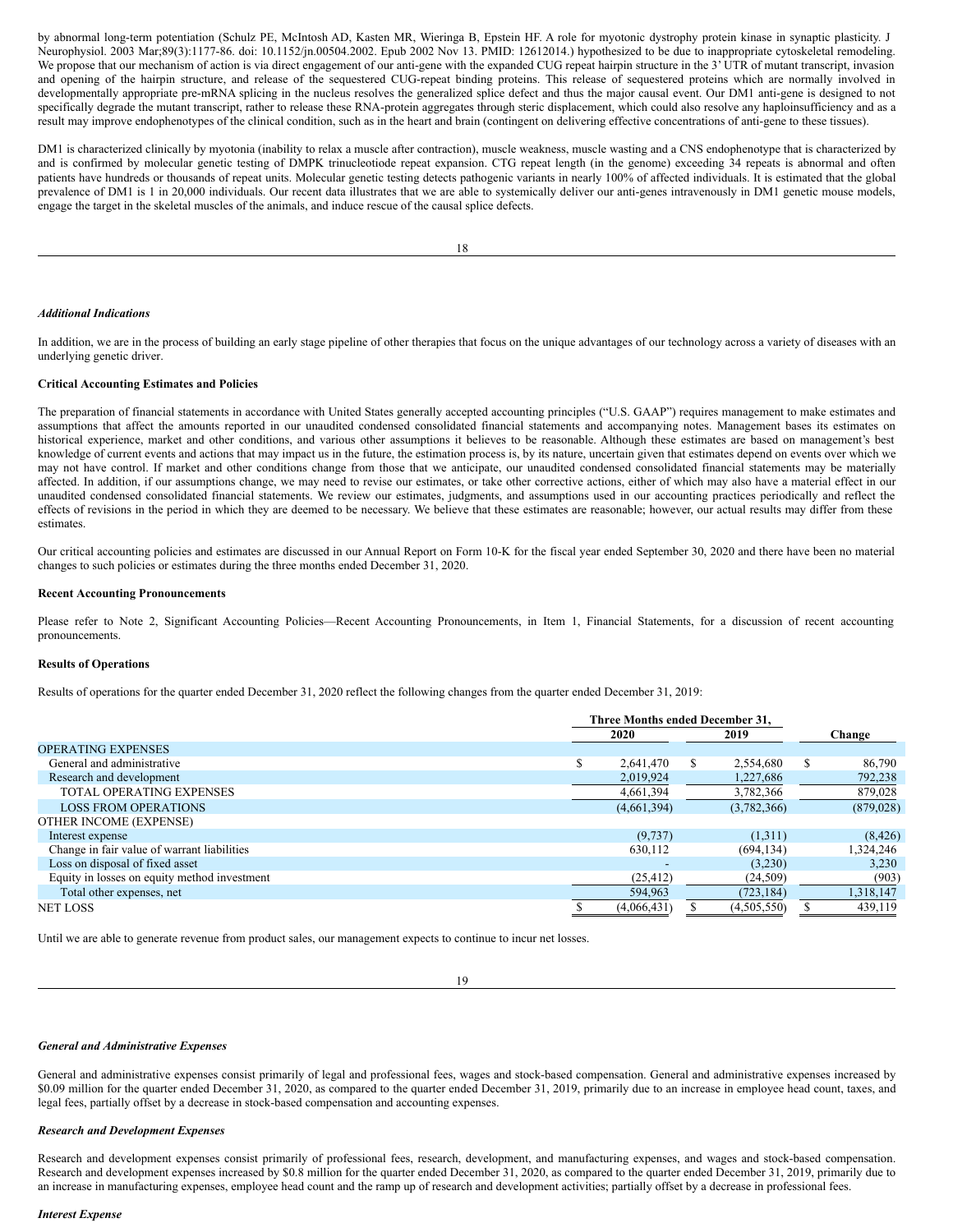Interest expense consists primarily of interest on notes payable. Interest expense increased by \$0.01 million for the quarter ended December 31, 2020, as compared to the quarter ended December 31, 2019.

## *Change in Fair Value of Warrant Liabilities*

Change in fair value of warrant liabilities reflects the changes in the fair value of outstanding warrants which is primarily driven by changes in our stock price. The company recognized a gain of \$0.6 million from the change in fair value of warrant liabilities for the quarter ended December 31, 2020, as compared to a loss of \$0.7 million for the quarter ended December 31, 2019.

### *Equity in Losses on Equity Method Investment*

The Company accounts for its investment in DepYmed common shares using the equity method of accounting and records its proportionate share of DepYmed's net income and losses. Equity in losses was \$0.03 million for the quarter ended December 31, 2020, as compared to \$0.02 million for the quarter ended December 31, 2019.

### **Liquidity, Capital Resources and Financial Condition**

We have no revenues from product sales and have incurred operating losses since inception. As of December 31, 2020, we had an accumulated deficit of \$47.6 million. The Company has historically funded its operations through the sale of common stock and the issuance of convertible notes and warrants. We expect to continue to incur significant operating losses for the foreseeable future and may never become profitable. As a result, we will likely need to raise additional capital through one or more of the following: the issuance of additional debt or equity or the completion of a licensing transaction for one or more of the Company's pipeline assets.

|   | I           |
|---|-------------|
| I | ٦<br>×<br>I |

Net working capital decreased from September 30, 2020 to December 31, 2020 by \$3.1 million (to \$26.6 million from \$29.7 million). Our quarterly cash burn has increased significantly compared to prior periods due to increased research and development activities. We anticipate that our cash needs will likely continue to increase relative to prior periods as we increase our research and development activities, and believe that our current cash balance will provide sufficient capital to continue operations into the first calendar quarter of 2022.

At present, we have no bank line of credit or other fixed source of capital reserves. Should we need additional capital in the future, we will be primarily reliant upon a private or public placement of our equity or debt securities, or a strategic transaction, for which there can be no warranty or assurance that we may be successful in such efforts. If we are unable to maintain sufficient financial resources, our business, financial condition and results of operations will be materially and adversely affected. This could affect future development and business activities and potential future clinical studies and/or other future ventures. Failure to obtain additional equity or debt financing will have a material, adverse impact on the Company's business operations. There can be no assurance that we will be able to obtain the needed financing to achieve its goals on acceptable terms or at all. Accordingly, there are material risks and uncertainties that raise substantial doubt about the Company's ability to continue as a going concern.

#### **Cash Flow Summary**

The following table summarizes selected items in our unaudited condensed consolidated statements of cash flows:

|                                           |             | Three Months ended December 31. |  |  |  |
|-------------------------------------------|-------------|---------------------------------|--|--|--|
|                                           | 2020        | 2019                            |  |  |  |
| Net cash used in operating activities     | (3.780.861) | (2,441,486)                     |  |  |  |
| Net cash used in investing activities     | (208.541)   | (68, 400)                       |  |  |  |
| Net cash used in financing activities     | (26.111)    | (73.426)                        |  |  |  |
| Net decrease in cash and cash equivalents | (4,015,513) | (2,583,312)                     |  |  |  |

#### *Operating Activities*

Net cash used in operating activities was approximately \$3.8 million for the quarter ended December 31, 2020, as compared to approximately \$2.4 million for the quarter ended December 31, 2019. Net cash used in operating activities in the quarter ended December 31, 2020 was primarily the result of our net loss, the change in the fair value of warrant liabilities, and decreases in accounts payable, offset by our stock-based compensation expense. Net cash used in operating activities in the quarter ended December 31, 2019 was primarily the result of our net loss, offset by our stock-based compensation expense and the change in fair value of warrant liabilities.

# *Investing Activities*

Net cash used in investing activities was approximately \$0.2 million for the quarter ended December 31, 2020, as compared to \$0.07 million for the quarter ended December 31, 2019. Net cash used in investing activities for both periods was primarily the result of purchases of laboratory equipment.

#### *Financing Activities*

Net cash used in financing activities was approximately \$0.03 million for the quarter ended December 31, 2020, as compared to \$0.07 million for the quarter ended December 31, 2019. Net cash used in financing activities for the quarter ended December 31, 2020 reflects the principal payments of financed insurance, net of proceeds from the exercise of stock options. Net cash used in financing activities for the quarter ended December 31, 2019 reflects the principal payments of financed insurance.

#### **Off-Balance Sheet Arrangements**

As of December 31, 2020, we did not have any off-balance sheet arrangements as defined in Item 303(a)(4)(ii) of Regulation S-K.

### <span id="page-13-0"></span>**ITEM 3. QUANTITATIVE AND QUALITATIVE DISCLOSURES ABOUT MARKET RISK**

We are a smaller reporting company, as defined by Rule 12b-2 of the Securities Exchange Act of 1934, as amended, and are not required to provide the information required under this item.

### <span id="page-13-1"></span>**ITEM 4.CONTROLS AND PROCEDURES**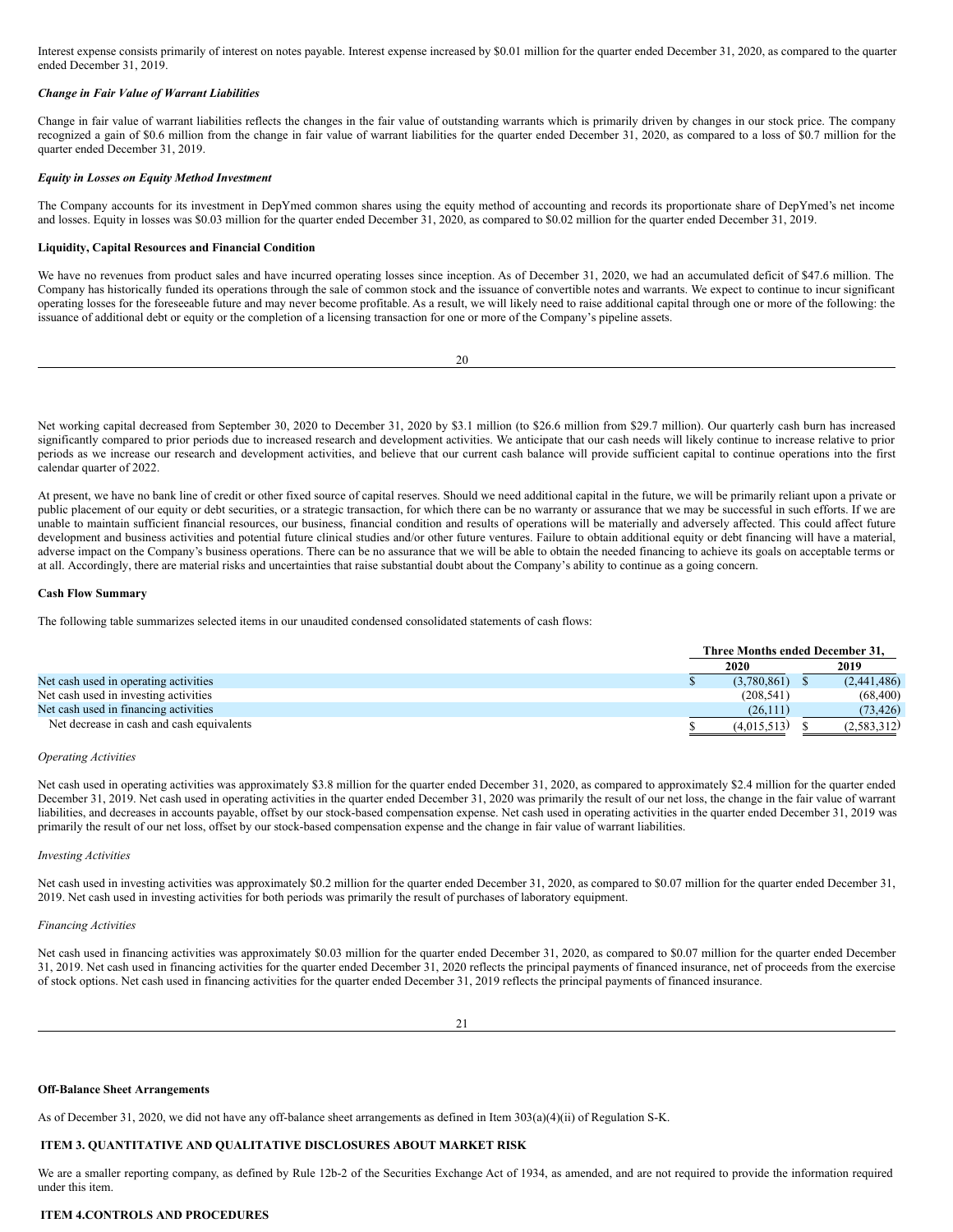#### *Evaluation of Disclosure Controls and Procedures*

Our management, with the participation of our Chief Executive Officer and Chief Financial Officer, has evaluated the effectiveness of our disclosure controls and procedures (as defined in Rules 13a-15(e) and 15d-15(e) under the Exchange Act) as of December 31, 2020. Based on that evaluation, our Chief Executive Officer and Chief Financial Officer have concluded that as of December 31, 2020, our disclosure controls and procedures were effective to provide reasonable assurance that the information required to be disclosed in the reports that we file or submit under the Exchange Act is recorded, processed, summarized, and reported within the time periods specified in the SEC's rules and forms, and that such information is accumulated and communicated to management as appropriate to allow timely decisions regarding required disclosure.

### *Changes in Internal Control over Financial Reporting*

There have been no changes in our internal control over financial reporting that materially affected, or are reasonably likely to materially affect, our internal control over financial reporting during the quarterly period ended December 31, 2020.

# <span id="page-14-0"></span>**PART II.**

### <span id="page-14-1"></span>**ITEM 1. LEGAL PROCEEDINGS**

We have become involved in certain legal proceedings and claims which arise in the normal course of business. If an unfavorable ruling were to occur, there exists the possibility of a material adverse impact on our results of operations, prospects, cash flows, financial position and brand.

On February 14, 2018, plaintiff Jeevesh Khanna, commenced an action in the Southern District of New York, against Ohr and several current and former officers and directors, alleging that they violated federal securities laws between June 24, 2014 and January 4, 2018. On August 7, 2018, the lead plaintiffs, now George Lehman and Insured Benefit Plans, Inc., filed an amended complaint, stating the class period to be April 8, 2014 through January 4, 2018. The plaintiffs did not quantify any alleged damages in their complaint but, in addition to attorneys' fees and costs, they seek to maintain the action as a class action and to recover damages on behalf of themselves and other persons who purchased or otherwise acquired Ohr common stock during the putative class period and purportedly suffered financial harm as a result. We and the individuals dispute these claims and intend to defend the matter vigorously. On September 17, 2018, Ohr filed a motion to dismiss the complaint. On September 20, 2019, the district court entered an order granting the defendants' motion to dismiss. On October 23, 2019, the plaintiffs filed a notice of appeal of that order dismissing the action and other related orders by the district court. After full briefing and oral argument, on October 9, 2020, the U.S. Court of Appeals for the Second Circuit issued a summary order affirming the district court's order granting the motion to dismiss and remanding the action to the district court to make a determination on the record related to plaintiffs' request for leave to file an amended complaint. On October 16, 2020, the district court requested the parties' positions as to how they proposed to proceed in light of the Second Circuit's decision. After letter briefing on this issue and plaintiffs' alternative request for leave to file a second amended complaint, on November 16, 2020, the district court denied plaintiffs' request to amend and dismissed with prejudice plaintiffs' claims. On December 16, 2020, plaintiffs filed a notice of appeal of that order denying plaintiffs leave to amend, and on January 13, 2021, the Second Circuit entered a schedule for plaintiffs-appellants' opening brief to be filed by March 31, 2021. This litigation could result in substantial costs and a diversion of management's resources and attention, which could harm the Company's business and the value of the Company's common stock.

22

On May 3, 2018, plaintiff Adele J. Barke, derivatively on behalf of Ohr, commenced an action against certain former directors of Ohr, including Michael Ferguson, Orin Hirschman, Thomas M. Riedhammer, June Almenoff and Jason S. Slakter in the Supreme Court, State of New York, alleging that the action was brought in the right and for the benefit of Ohr seeking to remedy their "breach of fiduciary duties, corporate waste and unjust enrichment that occurred between June 24, 2014 and the present." It does not quantify any alleged damages. We and the individuals dispute these claims and intend to defend the matter vigorously. Such litigation has been stayed pursuant to a stipulation by the parties, which has been so ordered by the court, pending a decision in the Southern District case on the motion to dismiss, but that status could change. This litigation could result in substantial costs and a diversion of management's resources and attention, which could harm our business and the value of our common stock.

On March 20, 2019, a putative class action lawsuit was filed in the United States District Court for District of Delaware naming as defendants Ohr and its board of directors, Legacy NeuBase and Ohr Acquisition Corp., captioned *Wheby v. Ohr Pharmaceutical, Inc., et al*., Case No. 1:19-cv-00541-UNA (the "Wheby Action"). The plaintiffs in the Wheby Action allege that the preliminary joint proxy/prospectus statement filed by Ohr with the SEC on March 8, 2019 contained false and misleading statements and omitted material information in violation of Section 14(a) of the Exchange Act and SEC Rule 14a-9 promulgated thereunder, and further that the individual defendants are liable for those alleged misstatements and omissions under Section 20(a) of the Exchange Act. The complaint in the Wheby Action has not been served on, nor was service waived by, any of the named defendants in that action. The action seeks, among other things, to rescind the Merger or an award of damages, and an award of attorneys' and experts' fees and expenses. The defendants dispute the claims raised in the Wheby Action. Management believes that the likelihood of an adverse decision from the sole remaining action is unlikely; however, the litigation could result in substantial costs and a diversion of management's resources and attention, which could harm our business and the value of our common stock.

# <span id="page-14-2"></span>**ITEM 1A. RISK FACTORS**

We operate in a dynamic and rapidly changing environment that involves numerous risks and uncertainties. Certain factors may have a material adverse effect on our business, prospects, financial condition and results of operations, and you should carefully consider them. Accordingly, in evaluating our business, in addition to other information contained in this Quarterly Report on Form 10-Q, you should carefully consider the factors discussed under the caption "Risk Factors" that appear in Item 1A of our Annual Report on Form 10-K for the year ended September 30, 2020, filed with the U.S. Securities and Exchange Commission ("SEC") on December 23, 2020. Other events that we do not currently anticipate or that we currently deem immaterial may also affect our business, prospects, financial condition and results of operations. Other than as disclosed below, there have been no material changes from the risk factors previously disclosed in our Annual Report on Form 10-K for the year ended September 30, 2020.

# Management has determined that there are factors that raise substantial doubt about our ability to continue as a going concern.

The accompanying unaudited condensed consolidated financial statements have been prepared assuming we will continue to operate as a going concern, which contemplates the realization of assets and settlement of liabilities in the normal course of business, and do not include any adjustments to reflect the possible future effects on the recoverability and classification of assets or the amounts and classifications of liabilities that may result from uncertainty related to our ability to continue as a going concern. We have had no revenues from product sales and have incurred operating losses since inception. As of December 31, 2020, we had \$28.0 million in cash and cash equivalents and during the three months ended December 31, 2020, incurred a loss from operations of \$4.7 million and used \$3.8 million of cash in operating activities. Our existing balance of cash and cash equivalents may not be sufficient to enable us to fund our operations for at least the next 12 months from the date that this Quarterly Report is filed with the SEC. These factors raise substantial doubt about our ability to continue as a going concern, within one year from the issuance date of this filing. Our ability to continue as a going concern is dependent on our ability to raise the required additional capital or debt financing to meet short and long-term operating requirements. We may also encounter business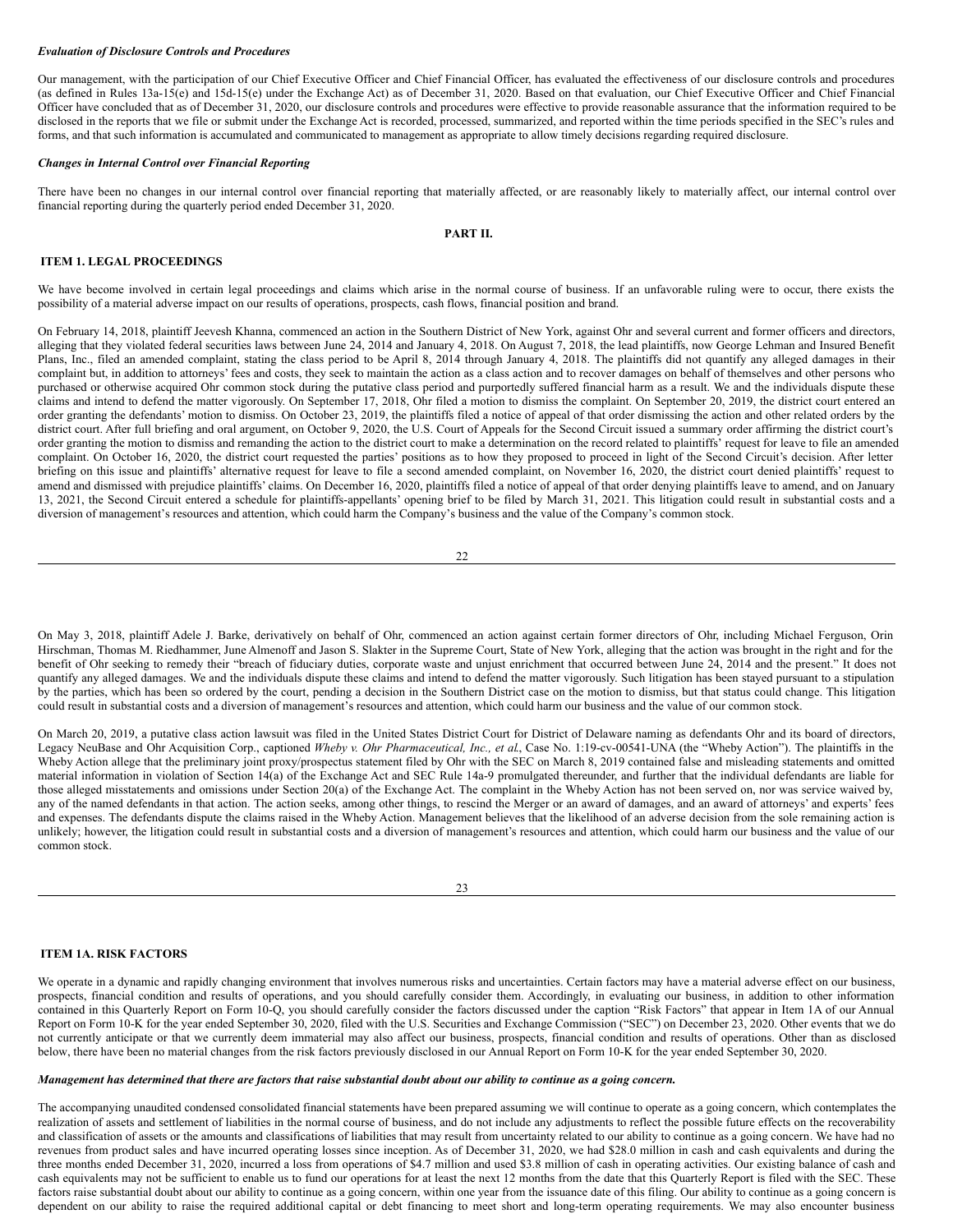endeavors that require significant cash commitments or unanticipated problems or expenses that could result in a requirement for additional cash, including as a result of Covid-19 and its impacts. If we raise additional funds through the issuance of equity or convertible debt securities in the future, the percentage ownership of our current stockholders could be reduced, and such securities might have rights, preferences or privileges senior to our common stock. Additional financing may not be available upon acceptable terms, or at all. If adequate funds are not available or are not available on acceptable terms, we may not be able to take advantage of prospective business endeavors or opportunities, which could significantly and materially restrict our operations.

# <span id="page-15-0"></span>**ITEM 2. UNREGISTERED SALES OF EQUITY SECURITIES AND USE OF PROCEEDS**

Not applicable.

# <span id="page-15-1"></span>**ITEM 3. DEFAULTS UPON SENIOR SECURITIES**

Not applicable.

## <span id="page-15-2"></span>**ITEM 4. MINE SAFETY DISCLOSURES**

Not applicable.

# <span id="page-15-3"></span>**ITEM 5. OTHER INFORMATION**

Not applicable.

24

# <span id="page-15-4"></span>**ITEM 6. EXHIBITS**

|                |                                                                                                                                                                                                      | <b>Incorporated by Reference</b> |               |                    |                |
|----------------|------------------------------------------------------------------------------------------------------------------------------------------------------------------------------------------------------|----------------------------------|---------------|--------------------|----------------|
| <b>Exhibit</b> |                                                                                                                                                                                                      |                                  | File          |                    |                |
| <b>Number</b>  | <b>Description</b>                                                                                                                                                                                   | Form                             | <b>Number</b> | <b>Filing Date</b> | <b>Exhibit</b> |
| $2.1+$         | Agreement and Plan of Merger and Reorganization, dated as of January 2, 2019, by and<br>among Ohr Pharmaceutical, Inc., Ohr Acquisition Corp. and NeuBase Therapeutics, Inc.                         | $8-K$                            | 001-35963     | 1/3/2019           | 2.1            |
| 2.2            | First Amendment to the Agreement and Plan of Merger and Reorganization, dated as of<br>June 27, 2019, by and among Ohr Pharmaceutical, Inc., Ohr Acquisition Corp. and<br>NeuBase Therapeutics, Inc. | $8-K$                            | 001-35963     | 7/3/2019           | 2.1            |
| 3.1            | Amended and Restated Certificate of Incorporation of the Company.                                                                                                                                    | $8-K$                            | 001-35963     | 7/12/2019          | 3.1            |
| 3.2            | Amended and Restated Bylaws of the Company.                                                                                                                                                          | $8-K$                            | 001-35963     | 9/23/2019          | 3.1            |
| 4.1            | Form of Consulting Warrants.                                                                                                                                                                         | $10-Q$                           | 001-35963     | 8/15/2011          | 10.21          |
| 4.2            | Form of Series A Warrant issued to investors pursuant to the Securities Purchase<br>Agreement, dated December 7, 2016, by and among Ohr Pharmaceutical, Inc. and the<br>purchasers listed therein.   | $8-K$                            | 001-35963     | 12/8/2016          | 4.1            |
| 4.3            | Form of Warrant issued to investors pursuant to the Securities Purchase Agreement.<br>dated as of April 5, 2017, by and among Ohr Pharmaceutical, Inc. and the purchasers<br>listed therein.         | $8-K$                            | 001-35963     | 4/6/2017           | 4.1            |
| 4.4            | Form of Common Stock Certificate.                                                                                                                                                                    | $S-8$                            | 333-233346    | 8/16/2019          | 4.17           |
| $10.1+$        | Lease Agreement, dated as of October 2, 2020, by and between NeuBase Therapeutics,<br>Inc. and 350 Technology Drive Partners, LLC.                                                                   | $10-K$                           | 001-35963     | 12/23/2020         | 10.30          |
| $10.2*$        | First Amendment to Lease Agreement, dated December 28, 2020                                                                                                                                          |                                  |               |                    |                |
| 10.3#          | Offer Letter of Employment, dated November 30, 2020, by and between NeuBase<br>Therapeutics, Inc. and Curt Bradshaw                                                                                  | $8-K$                            | 001-35963     | 12/2/2020          | 10.1           |
| $31.1*$        | Certification of Chief Executive Officer Pursuant to Section 302 of the Sarbanes-Oxley Act of 2002.                                                                                                  |                                  |               |                    |                |
| $31.2*$        | Certification of Chief Financial Officer Pursuant to Section 302 of the Sarbanes-Oxley Act of 2002.                                                                                                  |                                  |               |                    |                |
| 22.14          | $0.011.07 \times 10^{10}$ $0.07 \times 10^{11}$ $0.07 \times 10^{10}$ $0.07 \times 10^{11}$ $0.00 \times 10^{11}$ $0.00 \times 10^{10}$ $0.00 \times 10^{10}$                                        |                                  |               |                    |                |

[32.1\\*](#page-21-0) [Certification](#page-21-0) of Chief Executive Officer and Chief Financial Officer Pursuant to 18 U.S.C Section 1350, As Adopted Pursuant to Section 906 of the Sarbanes Oxley Act of 2002.

101.INS\* XBRL Instance Document.<br>101.SCH\* XBRL Taxonomy Extension

- 101.SCH\* XBRL Taxonomy Extension Schema Document.<br>101.CAL\* XBRL Taxonomy Extension Calculation Linkbas
- 101.CAL\* XBRL Taxonomy Extension Calculation Linkbase Document.<br>101.DEF\* XBRL Taxonomy Extension Definition Linkbase Document.
- 101.DEF\* XBRL Taxonomy Extension Definition Linkbase Document.<br>101.LAB\* XBRL Taxonomy Extension Label Linkbase Document.
- 101.LAB\* XBRL Taxonomy Extension Label Linkbase Document.<br>101.PRE\* XBRL Taxonomy Extension Presentation Linkbase Docu
- XBRL Taxonomy Extension Presentation Linkbase Document.
- Filed herewith.
- # Management compensatory plan or arrangement.

+ All schedules and exhibits to the agreement have been omitted pursuant to Item 601(b)(2) of Regulation S-K. A copy of any omitted schedule and/or exhibit will be furnished to the SEC upon request.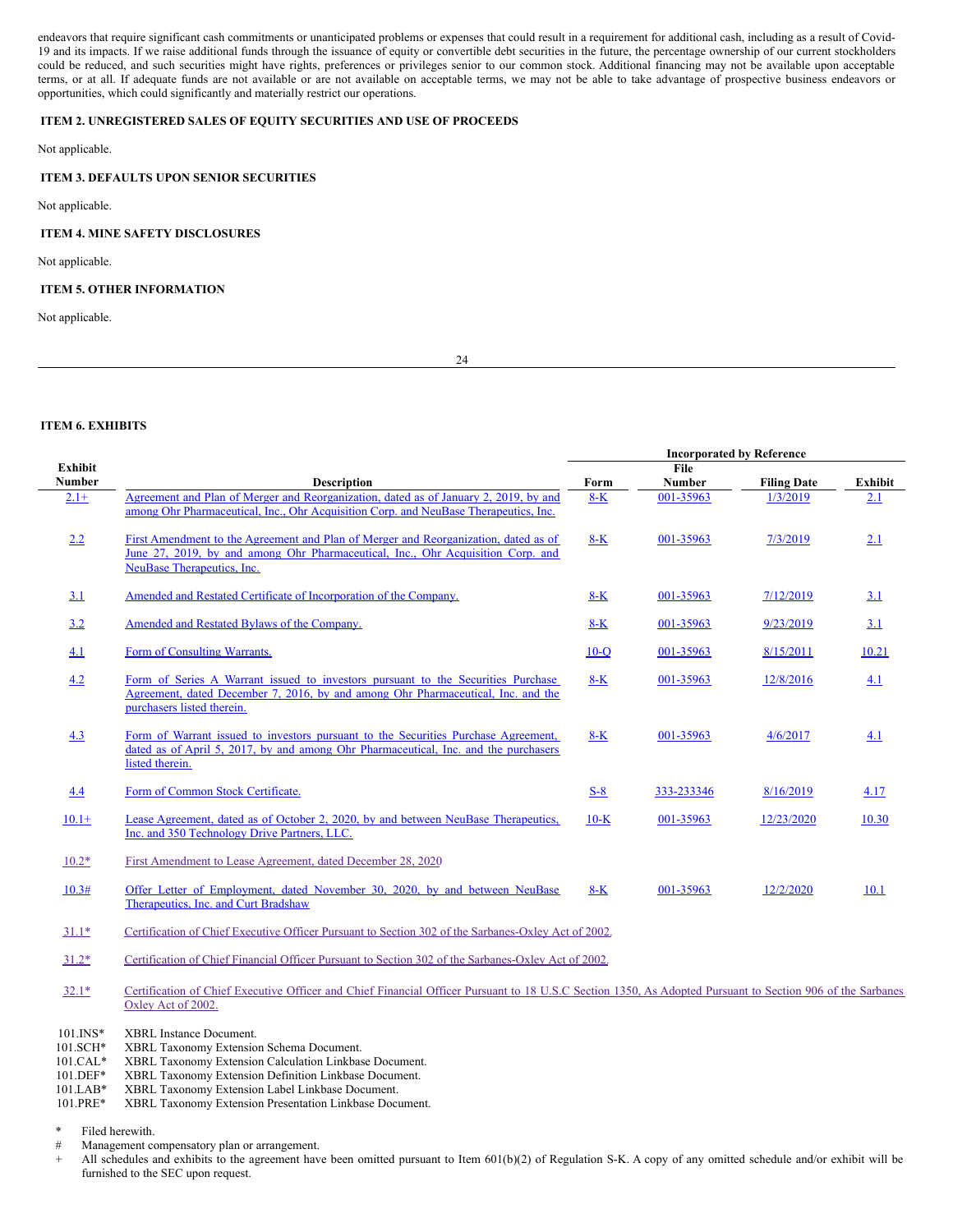# <span id="page-16-0"></span>**SIGNATURES**

Pursuant to the requirements of the Securities Exchange Act of 1934, the registrant has duly caused this report to be signed on its behalf by the undersigned thereunto duly authorized.

Date: February 11, 2021

NeuBase Therapeutics, Inc.

 $\frac{S}{S}$ Sam Backenroth Chief Financial Officer *(Principal Financial and Accounting Of icer)*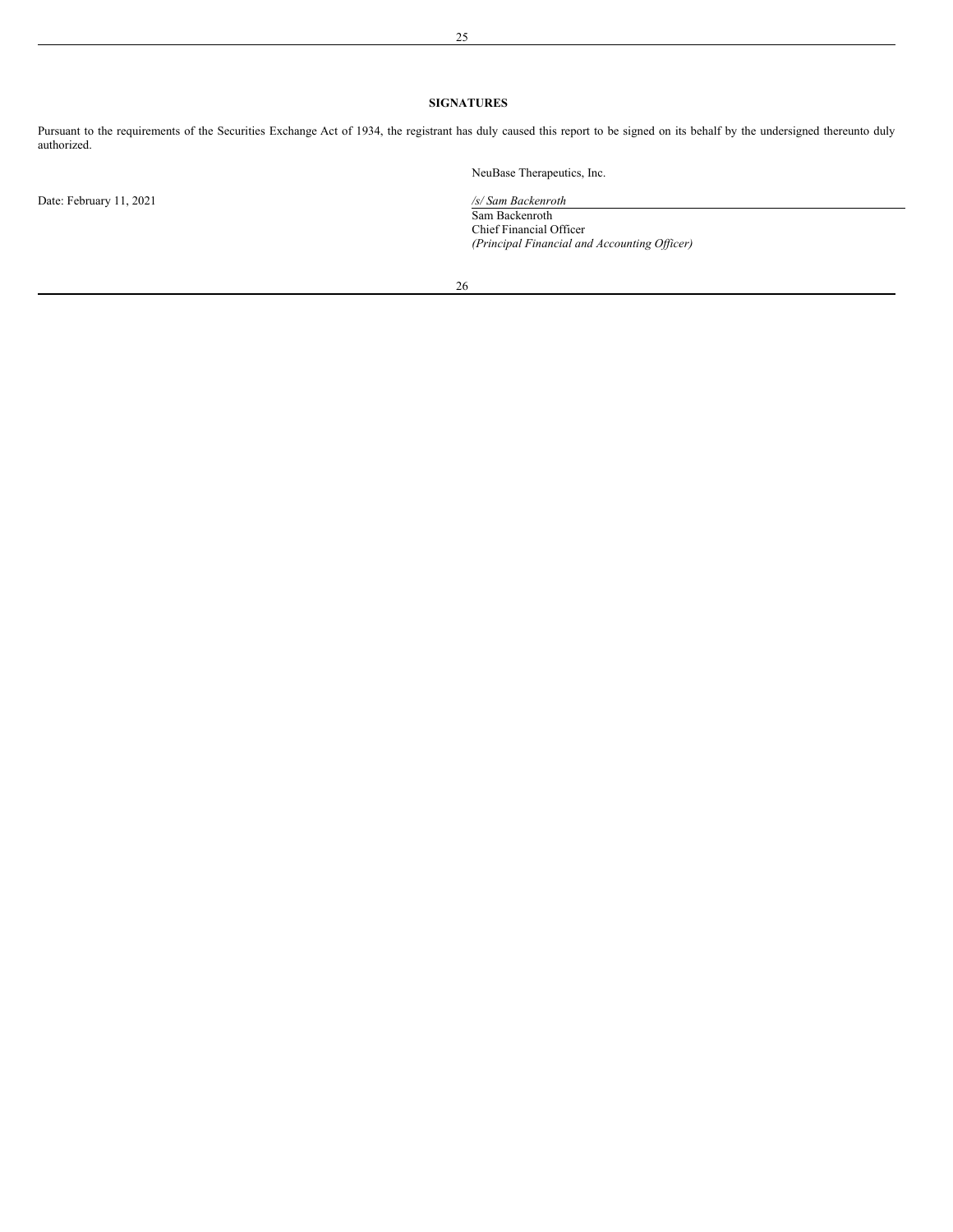## **FIRST AMENDMENT TO LEASE AGREEMENT**

<span id="page-17-0"></span>THIS FIRST AMENDMENT TO LEASE AGREEMENT (this "Amendment") is made as of this 28 day of December, 2020, by and between 350 TECHNOLOGY DRIVE PARTNERS, LLC, a Pennsylvania limited liability company ("Landlord"), and NEUBASE THERAPEUTICS, INC., a Delaware corporation ("Tenant").

# **WITNESSETH:**

WHEREAS, Landlord and Tenant are parties to that certain Lease Agreement dated as of October 2, 2020 (the "Lease"), pursuant to which Tenant leases from Landlord that certain space consisting of approximately fourteen thousand one hundred eighty-nine (14,189) rentable square feet of space known as Suite 400 (the "Leased Premises") in that certain building (the "Building") located at 350 Technology Drive, Pittsburgh, PA 15219, as such Leased Premises and Building are more particularly described in the Lease. All capitalized terms used in this Amendment shall have the same meanings ascribed thereto in the Lease unless otherwise defined or modified herein; and

WHEREAS, pursuant to the Lease, if the Cost of Tenant Improvements is greater than the Threshold Amount, Landlord and Tenant are required to enter into an amendment reflecting an increase in Annual Base Rent; and

WHEREAS, the Cost of Tenant Improvements is greater than the Threshold Amount and therefore Landlord and Tenant desire to adjust the Annual Base Rent as set forth in this Amendment; and

WHEREAS, Landlord and Tenant also desire to amend the suite number of the Leased Premises as set forth in this Amendment.

NOW, THEREFORE, for good and valuable consideration, the receipt and legal sufficiency of which are hereby acknowledged, Landlord and Tenant, intending to be legally bound hereby, covenant and agree as follows:

- 1. Recitals. The foregoing recitals are incorporated into this Amendment by reference as if set forth in full.
- 2. Amendments to Lease. The Lease is hereby modified and amended as follows:
	- (a) Suite Number. The suite number of the Leased Premises, as referenced in Section 1.1 of the Lease, shall be Suite 421.

thereof:

1

(b) Annual Base Rent. The table set forth in Section 3.1 of the Lease is hereby deleted in its entirety and the following table shall be substituted*in lieu*

| Months of<br>Lease Term | <b>Base Rent</b><br>per RSF |              | Annual<br><b>Base Rent</b> |              | Monthly<br><b>Base Rent</b> |
|-------------------------|-----------------------------|--------------|----------------------------|--------------|-----------------------------|
| $1 - 3$                 |                             |              | -                          |              | 2,738.91                    |
| $4 - 7$                 |                             |              | -                          |              | 47,339.67                   |
| $8 - 12$                | 56.04                       | $\mathbb{S}$ | 795,099.96                 | \$           | 66,258.33                   |
| $13 - 24$               | 56.52                       | S            | 801,910.68                 | \$           | 66,825.89                   |
| $25 - 36$               | 57.01                       | \$           | 808,863.36                 | \$           | 67,405.28                   |
| $37 - 48$               | 57.50                       | \$.          | 815,815.92                 | \$           | 67,984.66                   |
| $49-60$                 | 58.01                       | \$           | 823,052.28                 | $\mathbb{S}$ | 68,587.69                   |
| 61-72                   | 58.52                       | S            | 830,288.76                 | \$           | 69,190.73                   |
| 73-84                   | 59.03                       | \$           | 837,525.12                 | \$           | 69,793.76                   |
| 85-96                   | 59.56                       | \$.          | 845,045.28                 | \$           | 70,420.44                   |
| 97-108                  | 60.09                       | $\mathbb{S}$ | 852,565.44                 | $\mathbb{S}$ | 71,047.12                   |
| 109-120                 | 60.63                       | \$.          | 860,227.56                 | \$           | 71,685.63                   |
| 121-123                 | 61.73                       |              | 875, 835.36                | \$           | 72,986.28                   |

3. Conflicts. In the event of any conflict between the terms of this Amendment and the Lease, the terms of this Amendment shall govern.

4. No Waiver. Each party's execution of this Amendment shall not be deemed or construed to be a waiver of any of rights or remedies of the applicable party under the Lease (as amended hereby). Notwithstanding the foregoing, to the best of each of Landlord's and Tenant's knowledge, as of the date hereof, no uncured default, event of default, or breach by the other party exists under the Lease (as amended hereby), and no facts or circumstances exist that, with the passage of time or giving of notice, will or could constitute a default, event of default, or breach by the other party under the Lease (as amended hereby).

5. Full Force and Effect. Except as specifically modified and amended hereby, all terms of the Lease shall remain in full force and effect.

6. Binding Effect; No Modifications. This Amendment and all of its terms and conditions shall inure to the benefit of, and be binding upon, the parties hereto and their respective successors and assigns. No modifications or amendments of the Lease (as amended hereby) shall be binding unless such modification shall be in writing and signed by the parties thereto.

7. Brokers. Landlord and Tenant each represent and warrant to the other that there were no real estate agents or brokers involved in the negotiation and execution of this Amendment other than Burns Scalo Brokerage LLC, whose compensation shall be paid by Landlord in accordance with such party's agreement with such brokers. Landlord and Tenant shall each hold the other harmless from any claims for commissions, fees or compensation for the transactions described in the Lease (as amended hereby) by any other person or entity claiming to have acted as agent, representative or broker for such indemnifying party. The terms of this Section 7 shall survive the expiration or earlier termination of the Lease (as amended hereby).

Entire Agreement. The Lease and this Amendment constitute the entire agreement between the parties with respect to the subject matter herein contained and all prior negotiations with respect to the subject matter herein contained are merged into and incorporated into the Lease (as amended hereby) and all prior documents and correspondence between the parties with respect to the subject matter herein contained (other than the Lease) are superseded and of no further force or effect.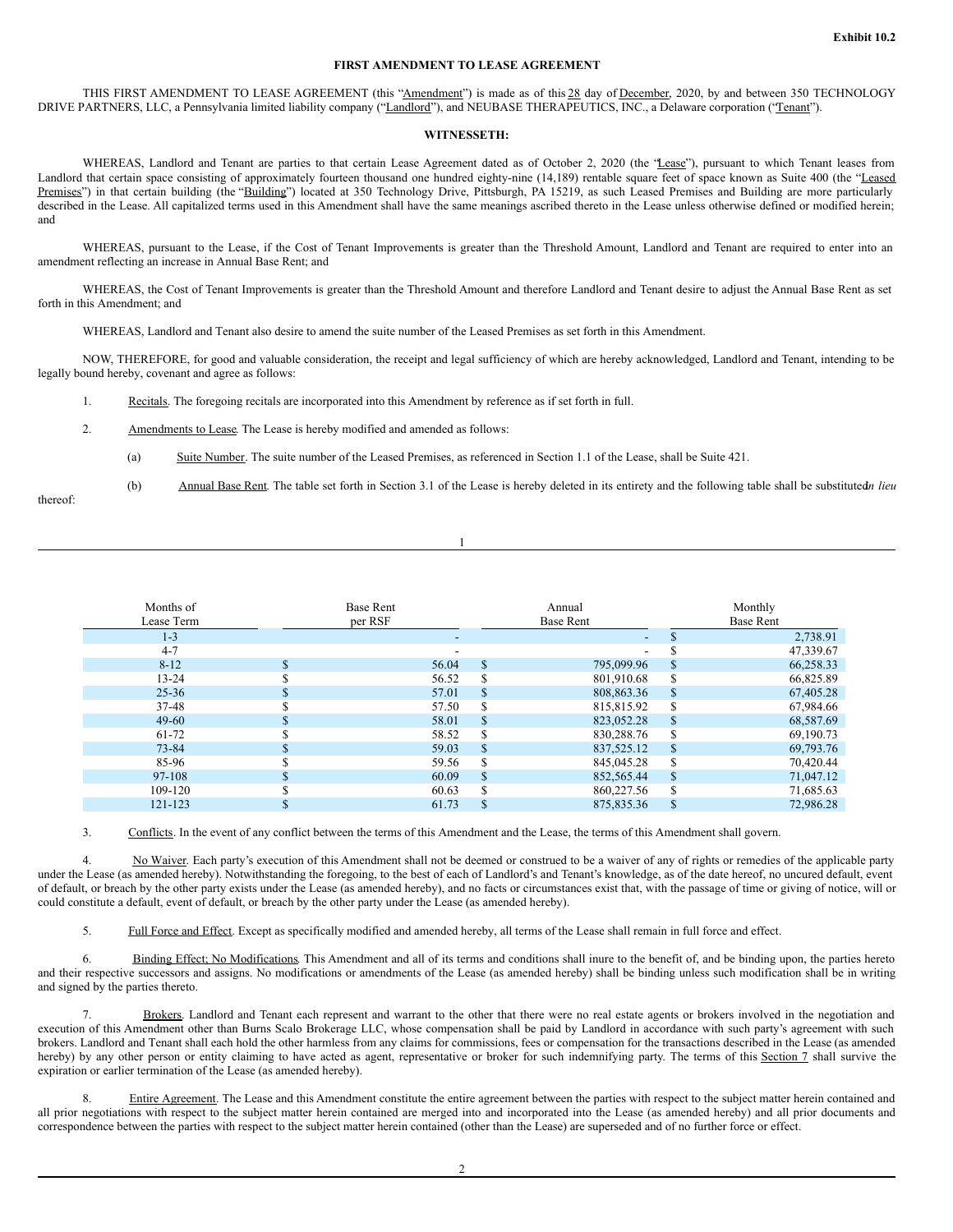9. Counterparts; Delivery. This Amendment may be executed in any number of counterparts, and by each of the parties on separate counterparts, each of which, when so executed, shall be deemed an original, but all of which shall constitute but one and the same instrument. Delivery of an executed counterpart of this Amendment (i) by portable document format ("PDF") copy bearing the PDF signature of a duly authorized officer of any party hereto, whether delivered by facsimile, e-mail or physical delivery service ("PDF Signature"), or (ii) by electronic signature of a duly authorized officer of any party hereto, including, without limitation, "click through" acceptance, pursuant to electronic signature procedures such party may establish from time to time, including without limitation "docusign" ("Electronic Signature"), shall be equally as effective as delivery of a manually executed counterpart of this Amendment and shall constitute a valid and binding execution and delivery hereof. The parties hereto acknowledge and agree that: (x) each PDF Signature and/or Electronic Signature of such party will be enforceable to the same extent as a manual signature, whether in court or otherwise; and (y) such party will not raise any defenses or regulatory or statutory claims attempting to invalidate the enforceability of its PDF Signature or Electronic Signature.

# [REMAINDER OF PAGE INTENTIONALLY LEFT BLANK; SIGNATURES APPEAR ON FOLLOWING PAGE]

3 IN WITNESS WHEREOF, and intending to be legally bound hereby, the parties hereto have executed this Amendment by their duly authorized officers or agents, as of the day and year first above written. WITNESS/ATTEST: **LANDLORD**: **350 TECHNOLOGY DRIVE PARTNERS, LLC**, a Pennsylvania limited liability company By: 350 TECHNOLOGY DRIVE MANAGER, LLC, a Pennsylvania limited liability company, its Manager By: /s/ James D. Scalo James D. Scalo, its sole member WITNESS/ATTEST: **TENANT**: **NEUBASE THERAPEUTICS, INC.**, a Delaware corporation By: /s/ Dietrich A. Stephan Dietrich A. Stephan, Chairman and CEO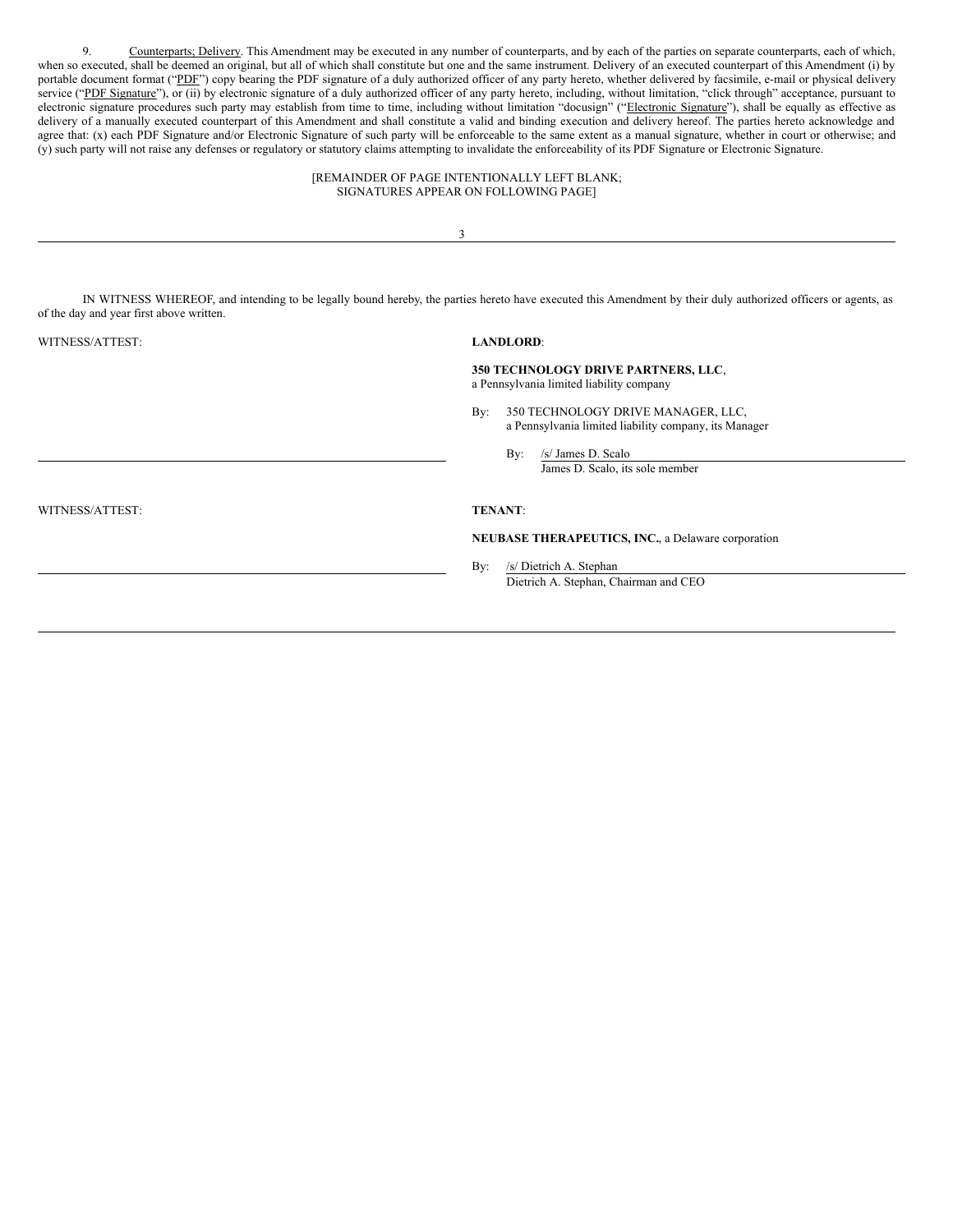# **CERTIFICATION PURSUANT TO RULES 13a-14(a) AND 15d-14(a) UNDER THE SECURITIES EXCHANGE ACT OF 1934, AS ADOPTED PURSUANT TO SECTION 302 OF THE SARBANES-OXLEY ACT OF 2002**

<span id="page-19-0"></span>I, Dietrich Stephan, Ph.D., certify that:

- 1. I have reviewed this Quarterly Report on Form 10-Q of NeuBase Therapeutics, Inc.;
- 2. Based on my knowledge, this report does not contain any untrue statement of a material fact or omit to state a material fact necessary to make the statements made, in light of the circumstances under which such statements were made, not misleading with respect to the period covered by this report;
- 3. Based on my knowledge, the financial statements, and other financial information included in this report, fairly present in all material respects the financial condition, results of operations and cash flows of the registrant as of, and for, the periods presented in this report;
- 4. The registrant's other certifying officer(s) and I are responsible for establishing and maintaining disclosure controls and procedures (as defined in Exchange Act Rules 13a-15(e) and 15d-15(e)) and internal control over financial reporting (as defined in Exchange Act Rules 13a-15(f) and 15d-15(f)) for the registrant and have:
	- a. Designed such disclosure controls and procedures, or caused such disclosure controls and procedures to be designed under our supervision, to ensure that material information relating to the registrant, including its consolidated subsidiaries, is made known to us by others within those entities, particularly during the period in which this report is being prepared;
	- b. Designed such internal control over financial reporting, or caused such internal control over financial reporting to be designed under our supervision, to provide reasonable assurance regarding the reliability of financial reporting and the preparation of financial statements for external purposes in accordance with generally accepted accounting principles;
	- c. Evaluated the effectiveness of the registrant's disclosure controls and procedures and presented in this report our conclusions about the effectiveness of the disclosure controls and procedures, as of the end of the period covered by this report based on such evaluation; and
	- d. Disclosed in this report any change in the registrant's internal control over financial reporting that occurred during the registrant's most recent fiscal quarter (the registrant's fourth fiscal quarter in the case of an annual report) that has materially affected, or is reasonably likely to materially affect, the registrant's internal control over financial reporting; and
- 5. The registrant's other certifying officer(s) and I have disclosed, based on our most recent evaluation of internal control over financial reporting, to the registrant's auditors and the audit committee of the registrant's board of directors (or persons performing the equivalent functions):
	- a. All significant deficiencies and material weaknesses in the design or operation of internal control over financial reporting which are reasonably likely to adversely affect the registrant's ability to record, process, summarize and report financial information; and
	- b. Any fraud, whether or not material, that involves management or other employees who have a significant role in the registrant's internal control over financial reporting.

Date: February 11, 2021 By: */s/ Dietrich Stephan*

Dietrich Stephan, Ph.D. *President and Chief Executive Of icer* (Principal Executive Officer)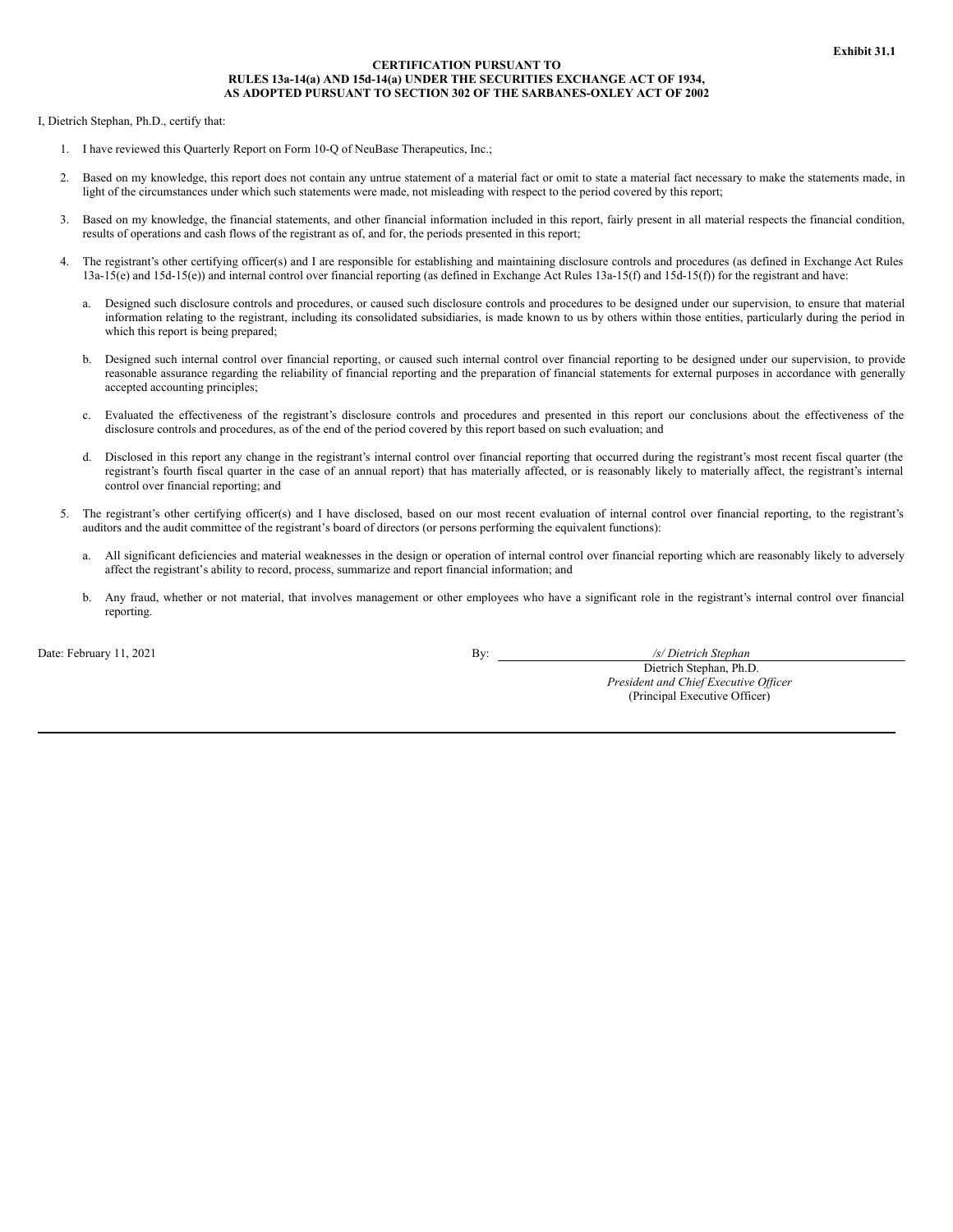# **CERTIFICATION PURSUANT TO RULES 13a-14(a) AND 15d-14(a) UNDER THE SECURITIES EXCHANGE ACT OF 1934, AS ADOPTED PURSUANT TO SECTION 302 OF THE SARBANES-OXLEY ACT OF 2002**

<span id="page-20-0"></span>I, Sam Backenroth, certify that:

- 1. I have reviewed this Quarterly Report on Form 10-Q of NeuBase Therapeutics, Inc.;
- 2. Based on my knowledge, this report does not contain any untrue statement of a material fact or omit to state a material fact necessary to make the statements made, in light of the circumstances under which such statements were made, not misleading with respect to the period covered by this report;
- 3. Based on my knowledge, the financial statements, and other financial information included in this report, fairly present in all material respects the financial condition, results of operations and cash flows of the registrant as of, and for, the periods presented in this report;
- 4. The registrant's other certifying officer(s) and I are responsible for establishing and maintaining disclosure controls and procedures (as defined in Exchange Act Rules 13a-15(e) and 15d-15(e)) and internal control over financial reporting (as defined in Exchange Act Rules 13a-15(f) and 15d-15(f)) for the registrant and have:
	- a. Designed such disclosure controls and procedures, or caused such disclosure controls and procedures to be designed under our supervision, to ensure that material information relating to the registrant, including its consolidated subsidiaries, is made known to us by others within those entities, particularly during the period in which this report is being prepared;
	- b. Designed such internal control over financial reporting, or caused such internal control over financial reporting to be designed under our supervision, to provide reasonable assurance regarding the reliability of financial reporting and the preparation of financial statements for external purposes in accordance with generally accepted accounting principles;
	- c. Evaluated the effectiveness of the registrant's disclosure controls and procedures and presented in this report our conclusions about the effectiveness of the disclosure controls and procedures, as of the end of the period covered by this report based on such evaluation; and
	- d. Disclosed in this report any change in the registrant's internal control over financial reporting that occurred during the registrant's most recent fiscal quarter (the registrant's fourth fiscal quarter in the case of an annual report) that has materially affected, or is reasonably likely to materially affect, the registrant's internal control over financial reporting; and
- 5. The registrant's other certifying officer(s) and I have disclosed, based on our most recent evaluation of internal control over financial reporting, to the registrant's auditors and the audit committee of the registrant's board of directors (or persons performing the equivalent functions):
	- a. All significant deficiencies and material weaknesses in the design or operation of internal control over financial reporting which are reasonably likely to adversely affect the registrant's ability to record, process, summarize and report financial information; and
	- b. Any fraud, whether or not material, that involves management or other employees who have a significant role in the registrant's internal control over financial reporting.

Date: February 11, 2021 By: */s/ Sam Backenroth*

Sam Backenroth *Chief Financial Of icer* (Principal Financial Officer)